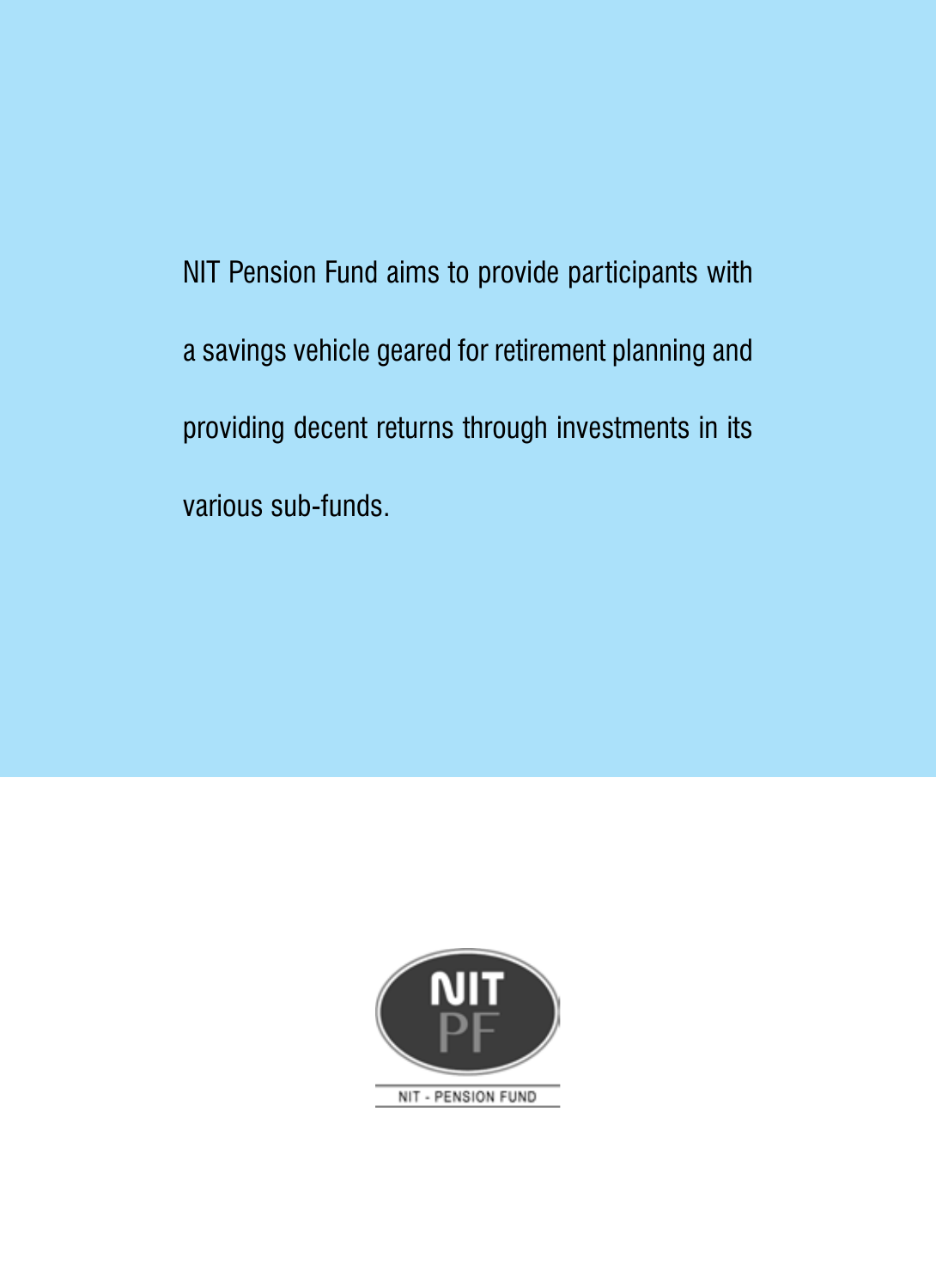## CORPORATE INFORMATION

**FUND NAME**

NIT - Pension Fund

**NAME OF AUDITORS** KPMG Taseer Hadi & Co. Chartered Accountants

### **LIST OF BANKERS**

Bank Al Habib Limited NIB Bank Limited United Bank Limited Habib Bank Limited





### **TRUSTEE REPORT TO THE PARTICIPANTS**

### **Report of the Trustee pursuant to Rule 31(h) of the Voluntary Pension System Rules, 2005**

We, Central Depository Company of Pakistan Limited, being the Trustee of NIT Pension Fund (the Fund) are of the opinion that National Investment Trust Limited being the Pension Fund Manager of the Fund has in all material respects managed the Fund during the period from June 12, 2015 to June 30, 2015 in accordance with the provisions of the constitutive documents of the Fund and the Voluntary Pension System Rules, 2005

 **Sd/-**

**Muhammad Hanif Jakhura Chief Executive Officer Central Depository Company of Pakistan Limited**

**Karachi, October 19, 2015**

### **TRUSTEE REPORT**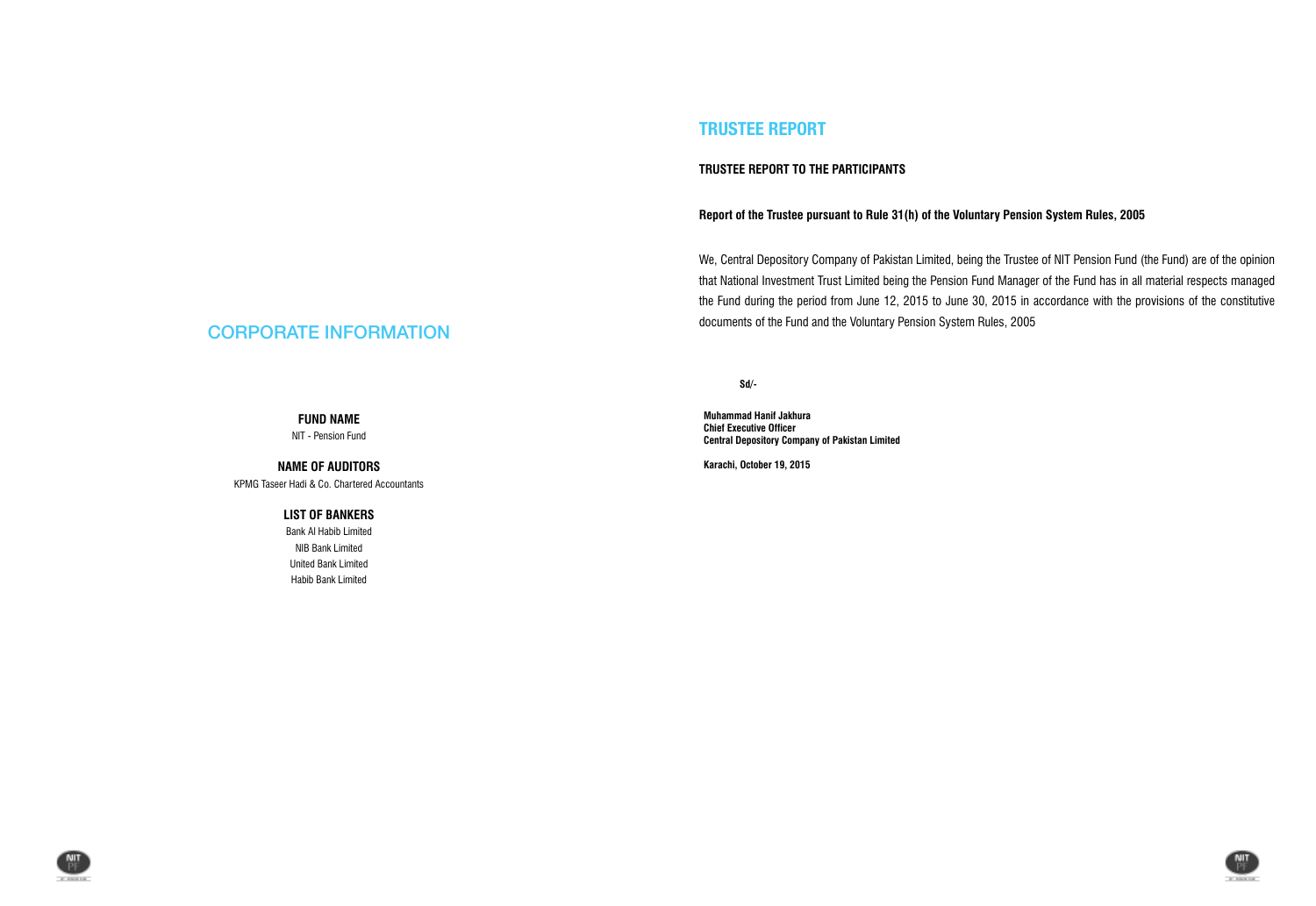### **INDEPENDENT AUDITORS' REPORT TO THE Participants of NIT Pension Fund**

We have audited the annexed financial statements comprising:

i) Balance Sheet;

ii) Income Statement;

- iii) Statement of Comprehensive Income;
- iv) Statement of Movement in Participants' Fund; and

v) Cash Flow Statement

of NIT Pension Fund ("the Fund") as at 30 June 2015 and for the period from 14 May 2015 to 30 June 2015 together with the notes forming part thereof.

It is the responsibility of the Pension Fund Manager to establish and maintain a system of internal controls; and prepare and present the financial statements of the Pension Fund in conformity with the Approved Accounting Standards as applicable in Pakistan. Our responsibility is to express an opinion on these financial statements based on our audit.

We conducted our audit in accordance with auditing standards as applicable in Pakistan. Those standards require that we plan and perform the audit to obtain reasonable assurance about whether the financial statements are free from material misstatements. An audit includes examining, on a test basis, evidence supporting the amounts and disclosures in the financial statements. An audit also includes assessing the accounting principles used and significant estimates made by management, as well as evaluating the overall financial statements presentation. We believe that our audit provides a reasonable basis for our opinion.

In our opinion:

- a. the financial statements as at 30 June 2015 and for the period from 14 May 2015 to 30 June 2015 have been properly drawn up in accordance with the relevant provisions of the Trust Deed and the Voluntary Pension System Rules, 2005 including the guidelines there under;
- b. the financial statements give a true and fair view of the financial position of the Fund as at 30 June 2015 and of its financial performance, cash flows and transactions for the period from 14 May 2015 to 30 June 2015 in accordance with approved accounting standards as applicable in Pakistan;
- c. the allocation and reallocation of units of the sub-funds for all the participants have been made according to the Voluntary Pension System Rules, 2005;
- d. the cost and expenses debited to the pension fund and apportionment of expenses between sub-funds are as specified in the constitutive documents of the pension fund;
- e. the financial statements prepared are in agreement with the pension fund's books and records;
- f. we were able to obtain all the information and explanations which, to the best of our knowledge and belief, were necessary for the purpose of the audit; and
- g. no zakat was deductible at source under the Zakat and Ushr Ordinance, 1980.

### **Sd/-**

**KPMG Taseer Hadi & Co. Chartered Accountants Muhammad Nadeem Dated: September 30, 2015 Karachi**

## **AUDITORS' REPORT**

# **NIT - PENSION FUND BALANCE SHEET** AS AT 30 JUNE 2015

**For National Investment Trust Limited (Pension Fund Manager)**

| Sd                       | Sd/-            | Sd/-            |  |  |
|--------------------------|-----------------|-----------------|--|--|
| <b>Managing Director</b> | <b>Director</b> | <b>Director</b> |  |  |





|                                                 |             |                           |                         | 2015                                      |                                |              |
|-------------------------------------------------|-------------|---------------------------|-------------------------|-------------------------------------------|--------------------------------|--------------|
|                                                 | <b>Note</b> | <b>Equity</b><br>Sub-Fund | <b>Debt</b><br>Sub-Fund | <b>Money</b><br><b>Market</b><br>Sub-Fund | <b>Commodities</b><br>Sub-Fund | <b>Total</b> |
|                                                 |             |                           |                         | (Rupees in '000)                          |                                |              |
| <b>Assets</b>                                   |             |                           |                         |                                           |                                |              |
| <b>Bank balances</b>                            | 5           | 47,682                    | 75,459                  | 75,110                                    | 75,005                         | 273,256      |
| Investments                                     | 6           | 28,002                    |                         |                                           |                                | 28,002       |
| Mark-up receivable on bank deposits             |             | 229                       | 262                     | 262                                       | 262                            | 1,015        |
| Preliminary expenses and floatation costs       | 7           | 61                        | 61                      | 60                                        | 60                             | 242          |
| Security deposits                               | 8           | 12,600                    | 100                     |                                           |                                | 12,700       |
| <b>Total assets</b>                             |             | 88,574                    | 75,882                  | 75,432                                    | 75,327                         | 315,215      |
| <b>Liabilities</b>                              |             |                           |                         |                                           |                                |              |
| Payable to National Investment Trust            |             |                           |                         |                                           |                                |              |
| Limited - Penison Fund Manager                  | 9           | 2,740                     | 240                     | 135                                       | 134                            | 3,249        |
| Payable to Central Depository Company           |             |                           |                         |                                           |                                |              |
| of Pakistan Limited - Trustee                   | 10          | 4                         | 4                       | 4                                         | 4                              | 16           |
| Payable to Securities and Exchange              |             |                           |                         |                                           |                                |              |
| Commission of Pakistan                          | 11          |                           | 1                       |                                           | 2                              |              |
| Payable against purchase of investments         |             | 10,007                    | ۰                       |                                           |                                | 10,007       |
| Accrued expenses and other liabilities          | 12          | 37                        | 38                      | 37                                        | 37                             | 149          |
| <b>Total liabilities</b>                        |             | 12,789                    | 283                     | 177                                       | 177                            | 13,426       |
| <b>Net assets</b>                               |             | 75,785                    | 75,599                  | 75,255                                    | 75,150                         | 301,789      |
| Participants' funds (as per statement attached) |             | 75,785                    | 75,599                  | 75,255                                    | 75,150                         | 301,789      |
| Number of units in issue                        | 13          | 7,563,907                 | 7,544,824               | 7,510,517                                 | 7,500,000                      | 30,119,248   |
| Net assets value per unit                       | Rupees      | 10.0193                   | 10.0200                 | 10.0200                                   | 10.0200                        |              |

The annexed notes from 1 to 24 form an integral part of these financial statements.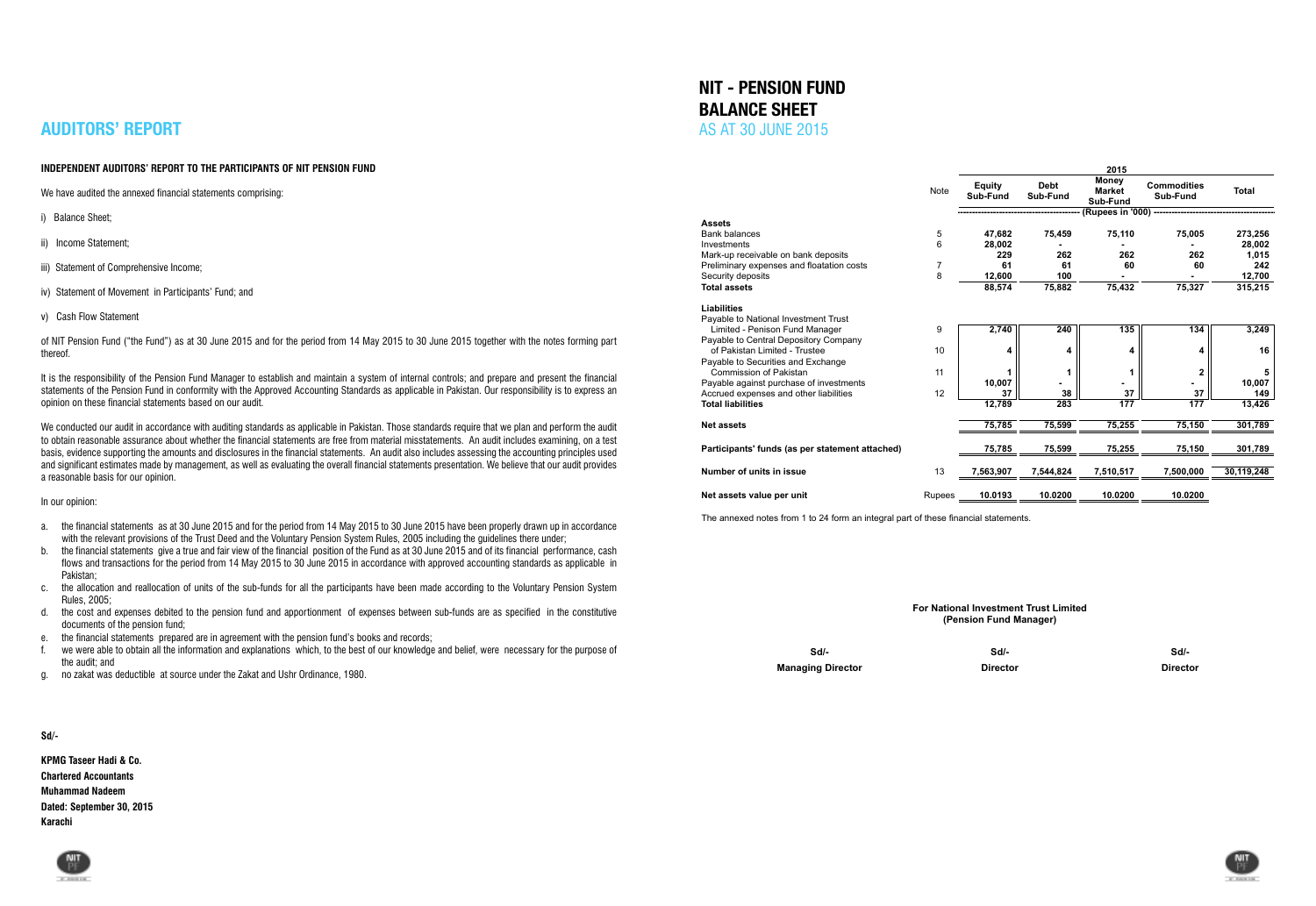# **NIT - PENSION FUND INCOME STATEMENT** FOR THE PERIOD FROM 14 MAY 2015 TO 30 JUNE 2015

|                                           |             | 2015                      |                         |                                            |                       |              |  |
|-------------------------------------------|-------------|---------------------------|-------------------------|--------------------------------------------|-----------------------|--------------|--|
|                                           | <b>Note</b> | <b>Equity</b><br>Sub-Fund | <b>Debt</b><br>Sub-Fund | <b>Money</b><br><b>Market Sub-</b><br>Fund | Commodity<br>Sub-Fund | <b>Total</b> |  |
|                                           |             |                           |                         |                                            |                       |              |  |
| Income                                    |             |                           |                         |                                            |                       |              |  |
| Mark-up on bank deposits                  | 5.1         | 229                       | 262                     | 261                                        | 261                   | 1,013        |  |
| <b>Total income</b>                       |             | 229                       | 262                     | 261                                        | 261                   | 1,013        |  |
| Remuneration of National Investment Trust |             |                           |                         |                                            |                       |              |  |
| Limited - Pension Fund Manager            | 9.1         | 59                        | 59                      | 59                                         | 59                    | 236          |  |
| Sindh Sales Tax on remuneration of        |             |                           |                         |                                            |                       |              |  |
| Pension Fund Manager                      | 9.1         | 10                        | 10                      | 10                                         | 10                    | 40           |  |
| Federal Excise Duty on remuneration of    |             |                           |                         |                                            |                       |              |  |
| Pension Fund Manager                      | 12.1        | 10                        | 10                      | 9                                          | 9                     | 38           |  |
| Remuneration of Central Depository        |             |                           |                         |                                            |                       |              |  |
| Company of Pakistan Limited - Trustee     | 10          | 4                         | 4                       | 4                                          | 4                     | 16           |  |
| Annual fee to Securities and Exchange     |             |                           |                         |                                            |                       |              |  |
| Commission of Pakistan                    | 11          | 2                         | 1                       | 1                                          |                       | 5            |  |
| Auditors' remuneration                    | 15          | 25                        | 25                      | 25                                         | 25                    | 100          |  |
| <b>Total expenses</b>                     |             | 110                       | 109                     | 108                                        | 108                   | 435          |  |
| Net income from operating activities      |             | 119                       | 153                     | 153                                        | 153                   | 578          |  |
| Provision for Workers' Welfare Fund       | 12.2        | (2)                       | (3)                     | (3)                                        | (3)                   | (11)         |  |
| Net income for the period                 |             | 117                       | 150                     | 150                                        | 150                   | 567          |  |
|                                           |             |                           |                         | (Rupees) ------------------------          |                       |              |  |
| Earnings per unit - basic and diluted     | 16          | 0.02                      | 0.02                    | 0.02                                       | 0.02                  |              |  |

The annexed notes from 1 to 24 form an integral part of these financial statements.

## **NIT - PENSION FUND STATEMENT OF COMPREHENSIVE INCOME** FOR THE PERIOD FROM 14 MAY 2015 TO 30 JUNE 2015

|                                                                                                    |             |                                                                        |                         | 2015                                      |                              |              |
|----------------------------------------------------------------------------------------------------|-------------|------------------------------------------------------------------------|-------------------------|-------------------------------------------|------------------------------|--------------|
|                                                                                                    | <b>Note</b> | <b>Equity</b><br>Sub-Fund                                              | <b>Debt</b><br>Sub-Fund | <b>Money</b><br><b>Market</b><br>Sub-Fund | <b>Commodity</b><br>Sub-Fund | <b>Total</b> |
|                                                                                                    |             |                                                                        |                         | (Rupees in '000)                          | -----------------------      |              |
| Net income for the period                                                                          |             | 117                                                                    | 150                     | 150                                       | 150                          | 567          |
| Other comprehensive income for the period                                                          |             |                                                                        |                         |                                           |                              |              |
| Items to be reclassified to income statement<br>in subsequent periods:                             |             |                                                                        |                         |                                           |                              |              |
| Net unrealised appreciation on re-measurement<br>of investments classified as 'available for sale' | 6.2         | 29                                                                     |                         |                                           |                              | 29           |
| Total comprehensive income for the period                                                          |             | 146                                                                    | 150                     | 150                                       | 150                          | 596          |
| The annexed notes from 1 to 24 form an integral part of these financial statements.                |             | <b>For National Investment Trust Limited</b><br>(Pension Fund Manager) |                         |                                           |                              |              |
|                                                                                                    |             |                                                                        |                         |                                           |                              |              |
| $Sd$ -                                                                                             |             | Sd                                                                     |                         |                                           | Sd                           |              |
| <b>Managing Director</b>                                                                           |             | <b>Director</b>                                                        |                         |                                           | <b>Director</b>              |              |





**For National Investment Trust Limited (Pension Fund Manager)**

**Sd/- Sd/- Sd/- Managing Director Director Director**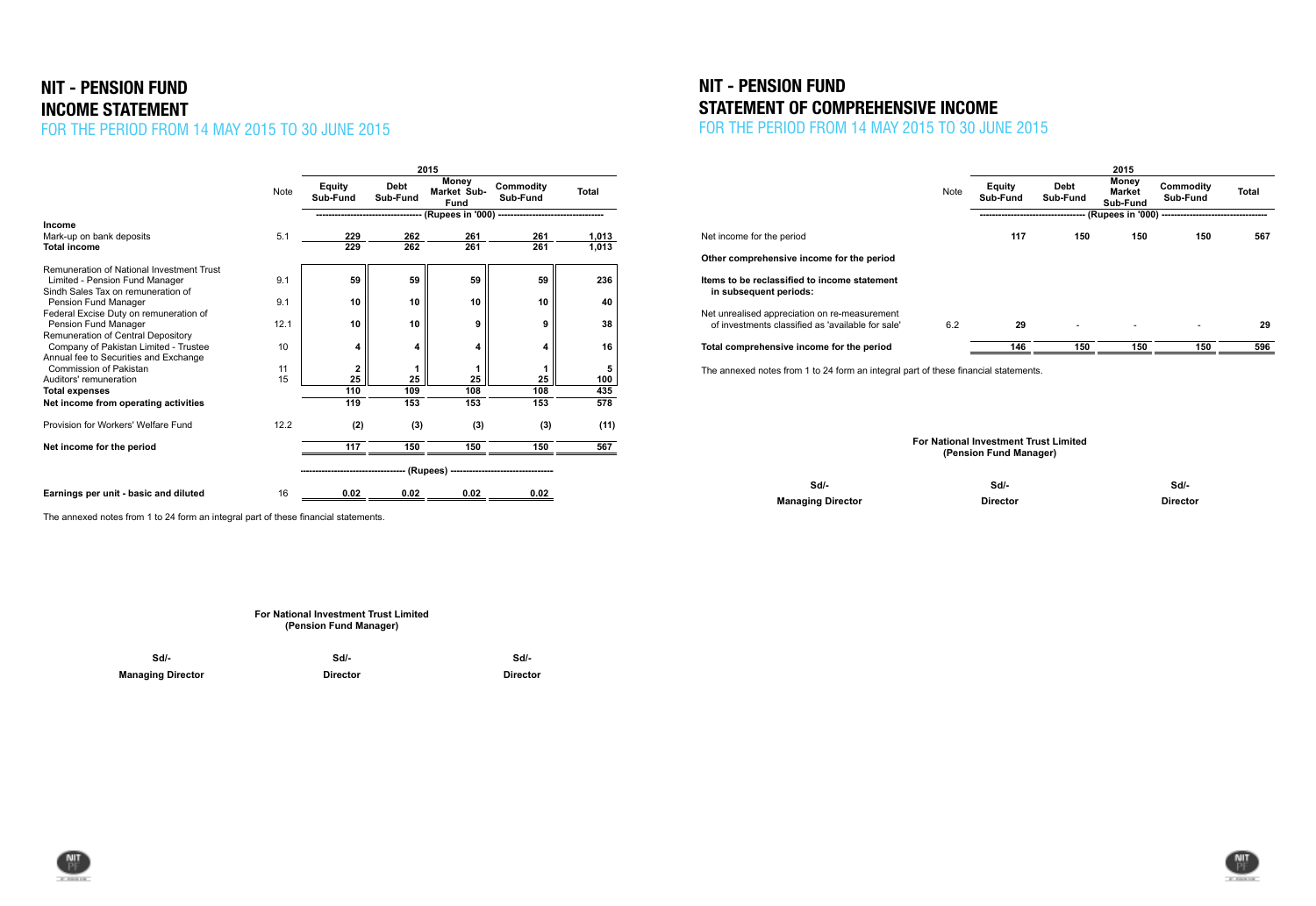# **NIT - PENSION FUND Statement of Movement in Participants' Funds**

FOR THE PERIOD FROM 14 MAY 2015 TO 30 JUNE 2015

|                                                             |      |                           |                         | 2015                                      |                                      |              |                                   |
|-------------------------------------------------------------|------|---------------------------|-------------------------|-------------------------------------------|--------------------------------------|--------------|-----------------------------------|
|                                                             | Note | <b>Equity</b><br>Sub-Fund | <b>Debt</b><br>Sub-Fund | <b>Money</b><br><b>Market</b><br>Sub-Fund | Commodity<br>Sub-Fund                | <b>Total</b> |                                   |
|                                                             |      |                           |                         |                                           | (Rupees in '000) ------------------- |              |                                   |
| Amount received on issuance of units                        | 14   | 75.639                    | 75.449                  | 75,105                                    | 75.000                               | 301,193      | <b>CASH FLO</b><br><b>ACTIVIT</b> |
| Net income for the period<br>Net unrealised appreciation on |      | 117                       | 150                     | 150                                       | 150                                  | 567          | Net income                        |
| re-measurement of investments                               |      |                           |                         |                                           |                                      |              | Increase in                       |
| classified as 'available for sale'                          |      | 29                        |                         |                                           | $\blacksquare$                       | 29           | Investments                       |
| Total comprehensive income for the                          |      |                           |                         |                                           |                                      |              | Mark-up red                       |
| period                                                      |      | 146                       | 150                     | 150                                       | 150                                  | 596          | Preliminary                       |
|                                                             |      |                           |                         |                                           |                                      |              | Security de                       |
| Net assets at end of the period                             |      | 75,785                    | 75,599                  | 75,255                                    | 75,150                               | 301,789      |                                   |

The annexed notes from 1 to 24 form an integral part of these financial statements.

# **NIT - PENSION FUND CASH FLOW STATEMENT**

## FOR THE PERIOD FROM 14 MAY 2015 TO 30 JUNE 2015

|                                                                                                                                                                                                                                                                                               |             |                                 |                          | 2015                                      |                                           |                            |
|-----------------------------------------------------------------------------------------------------------------------------------------------------------------------------------------------------------------------------------------------------------------------------------------------|-------------|---------------------------------|--------------------------|-------------------------------------------|-------------------------------------------|----------------------------|
|                                                                                                                                                                                                                                                                                               | <b>Note</b> | <b>Equity</b><br>Sub-Fund       | <b>Debt</b><br>Sub-Fund  | <b>Money</b><br><b>Market</b><br>Sub-Fund | Commodity<br>Sub-Fund                     | <b>Total</b>               |
|                                                                                                                                                                                                                                                                                               |             |                                 |                          |                                           | (Rupees in '000) ------------------------ |                            |
| <b>CASH FLOW FROM OPERATING</b><br><b>ACTIVITIES</b>                                                                                                                                                                                                                                          |             |                                 |                          |                                           |                                           |                            |
| Net income for the period                                                                                                                                                                                                                                                                     |             | 117                             | 150                      | 150                                       | 150                                       | 567                        |
| Increase in assets                                                                                                                                                                                                                                                                            |             |                                 |                          |                                           |                                           |                            |
| Investments                                                                                                                                                                                                                                                                                   |             | (27, 973)                       |                          |                                           |                                           | (27, 973)                  |
| Mark-up receivable on bank deposits                                                                                                                                                                                                                                                           |             | (229)                           | (262)                    | (262)                                     | (262)                                     | (1,015)                    |
| Preliminary expenses and floatation costs                                                                                                                                                                                                                                                     |             | (61)                            | (61)                     | (60)                                      | (60)                                      | (242)                      |
| Security deposits                                                                                                                                                                                                                                                                             |             | (12,600)                        | (100)                    |                                           |                                           | (12,700)                   |
|                                                                                                                                                                                                                                                                                               |             | (40, 863)                       | (423)                    | (322)                                     | (322)                                     | (41, 930)                  |
| Increase in liabilities<br>Payable to National Investment Trust<br>Limited - Pension Fund Manager<br>Payable to Central Depository Company<br>of Pakistan Limited - Trustee<br>Payable to Securities and Exchange<br><b>Commission of Pakistan</b><br>Payable against purchase of investments |             | 2,740<br>4<br>1<br>10,007<br>37 | 240<br>4<br>1<br>۰<br>38 | 135<br>4<br>1<br>37                       | 134<br>4<br>$\mathbf{2}$<br>ä,            | 3,249<br>16<br>5<br>10,007 |
| Accrued expenses and other liabilities                                                                                                                                                                                                                                                        |             | 12,789                          | 283                      | 177                                       | 37<br>177                                 | 149<br>13,426              |
| Net cash (used in) operating activities                                                                                                                                                                                                                                                       |             | (28, 074)                       | (140)                    | (145)                                     | (145)                                     | (28, 504)                  |
| <b>CASH FLOW FROM FINANCING</b><br><b>ACTIVITIES</b><br>Amount received on issuance of units                                                                                                                                                                                                  |             | 75,639                          | 75,449                   | 75,105                                    | 75,000                                    | 301,193                    |
| Cash and cash equivalents<br>at end of the period                                                                                                                                                                                                                                             | 5           | 47,682                          | 75,459                   | 75,110                                    | 75.005                                    | 273,256                    |

The annexed notes from 1 to 24 form an integral part of these financial statements.

### **For National Investment Trust Limited (Pension Fund Manager)**

**Sd/- Sd/- Sd/-**

**Managing Director Director Director**

**For National Investment Trust Limited (Pension Fund Manager)**

**Sd/- Sd/- Sd/- Managing Director Director Director**



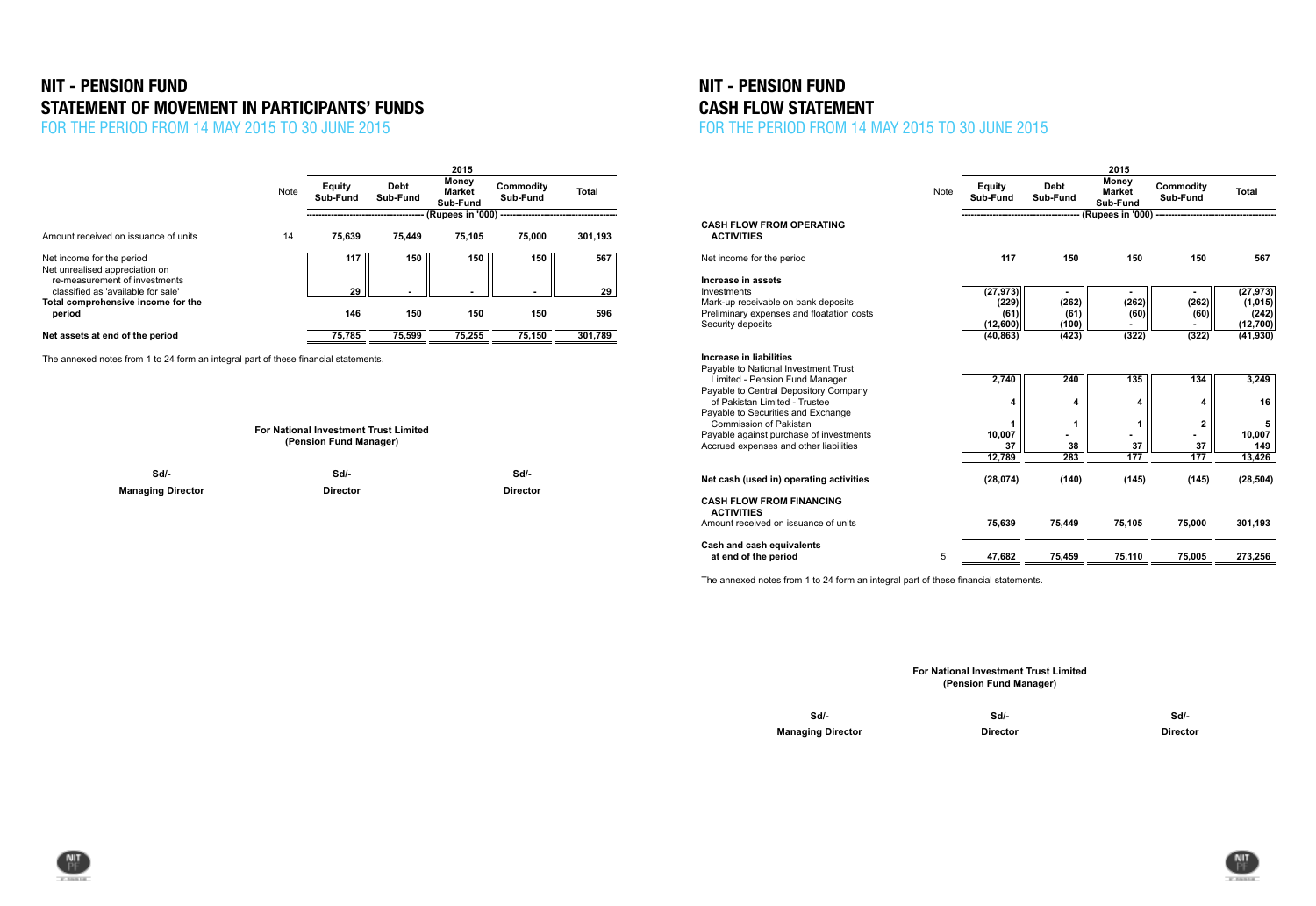### **NIT - PENSION FUND NOTES TO AND FORMING PART OF THE FINANCIAL STATEMENTS** FOR THE PERIOD FROM 14 MAY 2015 TO 30 JUNE 2015

### **1 LEGAL STATUS AND NATURE OF BUSINESS**

PACRA has maintained an asset manager rating of "AM2" to the Pension Fund Manager while the fund is not currently rated.

Title of the assets of the fund are held in the name of CDC as the trustee of the fund.

### **2 BASIS OF PREPARATION**

### **2.1 Statement of compliance**

### **2.2 Accounting convention**

### **2.3 Functional and presentation currency**

These financial statements are presented in Pak Rupees, which is the Fund's functional and presentation currency.

### **2.4 Critical accounting estimates and judgments**

The Fund received Seed Money from Pension Fund Manager amounting to Rs. 300 million (i.e. Rs. 75 million in each Sub-Fund) on 12 June 2015 against which 30 million units at the offer price of Rs. 10 each unit were issued (i.e. 75 million of each Sub-fund). Accordingly, the Fund commenced its operations from 12 June 2015.

 $t_{\rm eff}$  statements or where judgment was exercised in application of accounting policies principally related to accounting policies principally related to accounting policies principally related to account of accounting classification and valuation of investments and impairment thereagainst, if any (note 4.1 and note 6).

These financial statements have been prepared in accordance with approved accounting standards as applicable in Pakistan. Approved accounting standards comprise of such International Financial Reporting Standards (IFRS) issued by the International Accounting Standards Board as are notified under the Companies Ordinance, 1984, the provisions of the Voluntary Pension System Rules, 2005 (VPS Rules) and directives issued by the Securities and Exchange Commission of Pakistan (SECP). Wherever the requirements of the VPS Rules or directives issued by the SECP differ with the requirements of the IFRS, the requirements of the VPS Rules or the directives issued by the SECP shall prevail.

These financial statements have been prepared under the historical cost convention except for certain investments which are carried at fair value.

The preparation of financial statements in conformity with approved accounting standards as applicable in Pakistan requires management to make judgements, estimates and assumptions that affect the application of accounting policies and the reported amounts of assets, liabilities, income and expenses. The estimates and associated assumptions are based on historical experience and various other factors that are believed to be reasonable under the circumstances, the results of which form the basis of making the judgements about the carrying values of assets and liabilities that are not readily apparent from other sources. Actual results may differ from these estimates.

NIT Pension Fund ("the Fund") was established under a Trust Deed executed between National Investment Trust Limited as Pension Fund Manager and Central Depository Company of Pakistan Limited (CDC) as trustee. The Fund was approved by the Securities and Exchange Commission of Pakistan (SECP) on 30 April 2015 and the Trust Deed was executed on 14 May 2015.

National Investment Trust Limited has been licensed to act as a Pension Fund Manager under the Voluntary Pension Scheme Rules, 2005 through a certifcate of registration issued by SECP. The registered office of the Pension Fund Manager is situated at 6th floor, National Bank of Pakistan Building I.I. Chundrigar Road, Karachi.

### **NIT - PENSION FUND** NOTES TO AND FORMING PART OF THE FINANCIAL STATEMENTS FOR THE PERIOD FROM 14 MAY 2015 TO 30 JUNE 2015 amounts of assets, liabilities, income and expenses. The estimates and associated assumptions are based on historical experience the judgements about the carrying values of assets and liabilities that are not readily apparent from other sources. Actual results

The Fund is an unlisted pension scheme and offers units for public subscription on a continuous basis. The units are nontransferable except in the circumstances mentioned in VPS Rules and can be redeemed by surrendering to the Fund. Further, as per the offering document, no distribution of income or dividend is allowed from any of the sub-funds.

The objective of the Fund is to provide individuals with a portable, individualised, funded (based on defined contribution), flexible pension scheme, assisting and facilitating them to plan and provide for their retirment. The Fund comprises of four sub-funds namely equity sub-fund, debt sub-fund, money market sub-fund & commodities sub-funds. Participants are offered various investment allocation schmes depending on their investment horizon, return requirements, risk tolerance and unique circumstances. Allocation schemes can be selected at the time of opening of account and subsequently at anniversary of the account. The contibutions from participants are invested in various instruments belonging to different asset classes to get full benefits of risk minimisation through diversification.

#### **3 NEW OR AMENDMENTS / INTERPRETATION TO EXISTING STANDARD, INTERPRETATION AND FORTHCOMING REQUIREMENTS**

The following standards, amendments and interpretations of approved accounting standards and new interpretations to existing standards will be effective for accounting periods beginning on or after 01 July 2015:

The estimates and underlying assumptions are reviewed on an ongoing basis. Revisions to accounting estimates are recognized in the period in which the estimates are revised if the revision affects only that period, or in the period of the revision and future periods if the revision affects both current and future periods. The areas where various assumptions and estimates are significant to the Fund's financial statements or where judgment was exercised in application of accounting policies principally related to classification and valuation of investments and impairment thereagainst, if any (note 4.1 and note 6).

- Amendments to IAS 38 Intangible Assets and IAS 16 Property, Plant and Equipment (effective for annual periods beginning on or after 1 January 2016) introduce severe restrictions on the use of revenue-based amortization for intangible assets and explicitly state that revenue-based methods of depreciation cannot be used for property, plant and equipment. The rebuttable presumption that the use of revenue-based amortisation methods for intangible assets is inappropriate can be overcome only when revenue and the consumption of the economic benefits of the intangible asset are 'highly correlated', or when the intangible asset is expressed as a measure of revenue. The amendments are not likely to have an impact on the Fund's financial statements.
- IFRS 10 'Consolidated Financial Statements' (effective for annual periods beginning on or after 1 January 2015) replaces the part of IAS 27 'Consolidated and Separate Financial Statements'. IFRS 10 introduces a new approach to determining which investees should be consolidated. The single model to be applied in the control analysis requires that an investor controls an investee when the investor is exposed, or has rights, to variable returns from its involvement with the investee and has the ability to affect those returns through its power over the investee. IFRS 10 has made consequential changes to IAS 27 which is now called 'Separate Financial Statements' and will deal with only separate financial statements. Certain further amendments have been made to IFRS 10, IFRS 12 and IAS 28 clarifying the requirements relating to accounting for investment entities and would be effective for annual periods beginning on or after 1 January 2016. The adoption of this standard is not likely to have an impact on the Fund's financial statements.
- IFRS 11 'Joint Arrangements' (effective for annual periods beginning on or after 1 January 2015) replaces IAS 31 'Interests in Joint Ventures'. Firstly, it carves out, from IAS 31 jointly controlled entities, those cases in which although there is a separate vehicle, that separation is ineffective in certain ways. These arrangements are treated similarly to jointly controlled assets/ operations under IAS 31 and are now called joint operations. Secondly, the remainder of IAS 31 jointly controlled entities, now called joint ventures, are stripped of the free choice of using the equity method or proportionate consolidation; they must now always use the equity method. IFRS 11 has also made consequential changes in IAS 28 which has now been named 'Investment in Associates and Joint Ventures'. The amendments requiring business combination accounting to be applied to acquisitions of interests in a joint operation that constitutes a business are effective for annual periods beginning on or after 1 January 2016. The adoption of this standard is not likely to have an impact on the Fund's financial statements.
- IFRS 12 'Disclosure of Interests in Other Entities' (effective for annual periods beginning on or after 1 January 2015) combines the disclosure requirements for entities that have interests in subsidiaries, joint arrangements (i.e. joint operations or joint ventures), associates and/or unconsolidated structured entities, into one place. The adoption of this standard is not likely to have an impact on the Fund's financial statements.
- IFRS 13 'Fair Value Measurement' (effective for annual periods beginning on or after 1 January 2015) defines fair value, establishes a framework for measuring fair value and sets out disclosure requirements for fair value measurements. IFRS 13 explains how to measure fair value when it is required by other IFRSs. It does not introduce new fair value measurements, nor does it eliminate the practicability exceptions to fair value measurents that currently exist in certain standards. The adoption of this standard is not likely to have an impact on the Fund's financial statements.
- Amendments to IAS 27 'Separate Financial Statements' (effective for annual periods beginning on or after 1 January 2016). The amendments to IAS 27 will allow entities to use the equity method to account for investments in subsidiaries, joint ventures and associates in their separate financial statements. The adoption of the amended standard is not likely to have an impact on the Fund's financial statements.
- Agriculture: Bearer Plants [Amendments to IAS 16 and IAS 41] (effective for annual periods beginning on or after 1 January 2016). Bearer plants are now in the scope of IAS 16 Property, Plant and Equipment for measurement and disclosure purposes. Therefore, a company can elect to measure bearer plants at cost. However, the produce growing on bearer plants will continue to be measured at fair value less costs to sell under IAS 41 Agriculture. A bearer plant is a plant that: is used in the supply of

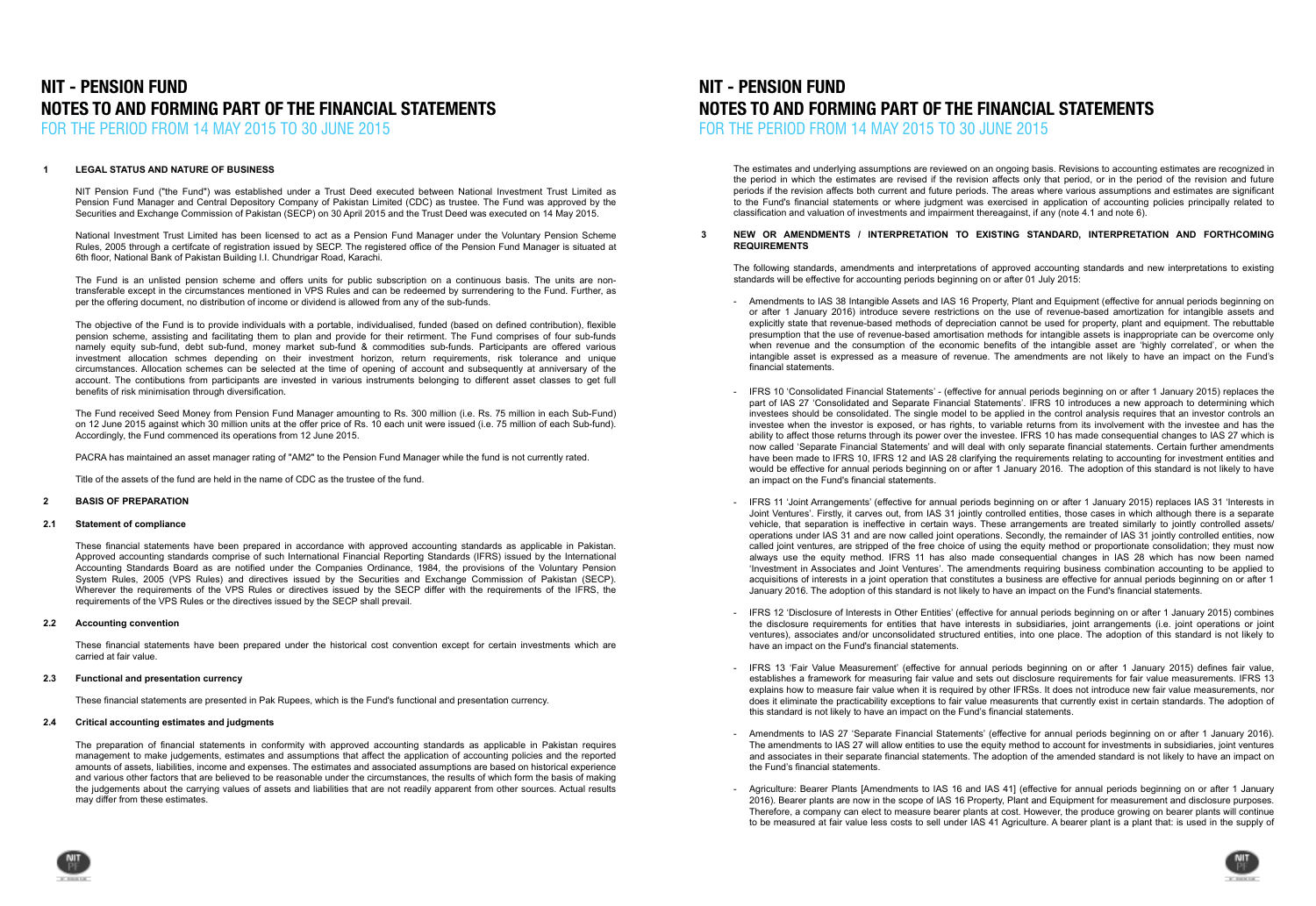Annual Improvements 2012-2014 cycles (amendments are effective for annual period beginning on or after 1 January 2016). The new cycle of improvements contain amendments to the following standards:

- Sale or Contribution of Assets between an Investor and its Associate or Joint Venture (Amendments to IFRS 10 and IAS 28) [effective for annual periods beginning on or after 1 January 2016]. The main consequence of the amendments is that a full gain or loss is recognised when a transaction involves a business (whether it is housed in a subsidiary or not). A partial gain or loss is recognised when a transaction involves assets that do not constitute a business, even if these assets are housed in a subsidiary. The adoption of these amendments is not likely to have an impact on the Fund's financial statements.

2016). Bearer plants are now in the scope of IAS 16 Property, Plant and Equipment for measurement and disclosure purposes.

agricultural produce; is expected to bear produce for more than one period; and has a remote likelihood of being sold as agricultural produce. Before maturity, bearer plants are accounted for in the same way as self-constructed items of property, plant and equipment during construction. The adoption of the amended standard is not likely to have an impact on the Fund's financial statements.

- IFRS 5 Non-current Assets Held for Sale and Discontinued Operations. IFRS 5 is amended to clarify that if an entity changes the method of disposal of an asset (or disposal group) i.e. reclassifies an asset from held for distribution to owners to held for sale or vice versa without any time lag, then such change in classification is considered as continuation of the original plan of disposal and if an entity determines that an asset (or disposal group) no longer meets the criteria to be classified as held for distribution, then it ceases held for distribution accounting in the same way as it would cease held for sale accounting.
- IFRS 7 'Financial Instruments- Disclosures'. IFRS 7 is amended to clarify when servicing arrangements are in the scope of its disclosure requirements on continuing involvement in transferred financial assets in cases when they are derecognized in their entirety. IFRS 7 is also amended to clarify that additional disclosures required by 'Disclosures: Offsetting Financial Assets and Financial Liabilities (Amendments to IFRS7)' are not specifically required for inclusion in condensed interim financial statements for all interim periods.
- IAS 19 'Employee Benefits'. IAS 19 is amended to clarify that high quality corporate bonds or government bonds used in determining the discount rate should be issued in the same currency in which the benefits are to be paid.
- IAS 34 'Interim Financial Reporting'. IAS 34 is amended to clarify that certain disclosures, if they are not included in the notes to interim financial statements and disclosed elsewhere should be cross referred.

### FOR THE PERIOD FROM 14 MAY 2015 TO 30 JUNE 2015 The amendments to IAS 27 will allow entities to use the equity method to account for investments in subsidiaries, joint ventures **NIT - PENSION FUND** associates in the adoption of the adoption of the amended statements. The amended statements on impact on the amended statements. The amended statement of the amended standard is not likely to have an impact on the amended the Fund's financial statements. **NOTES TO AND FORMING PART OF THE FINANCIAL STATEMENTS**

### **4 SUMMARY OF SIGNIFICANT ACCOUNTING POLICIES**

The principal accounting policies adopted / applied in the preparation of these financial statements are set out below.

### **4.1 Financial assets**

### **4.1.1 Classification**

The Fund classifies its financial assets in the following categories:

### **a) Financial assets at fair value through profit or loss**

### **b) Loans and receivables**

These are non-derivative financial assets with fixed or determinable payments that are not quoted in an active market.

### **c) Available for sale**

The management determines the appropriate classification of its financial assets in accordance with the requirements of International Accounting Standard (IAS) 39: 'Financial Instruments: Recognition and Measurement', at the time of initial recognition.

Financial assets that are acquired principally for the purpose of generating profit from short-term fluctuations in prices are classified as held for trading in the 'Financial assets at fair value through profit or loss' category.

Available-for-sale financial assets are those non-derivative financial assets that are designated as available-for-sale or are not classified as (a) financial assets at fair value through profit or loss, or (b) loans and receivables.

### **4.1.2 Regular way contracts**

**4.1.3 Initial recognition and measurement**

### **a) Financial assets at fair value through profit or loss**

These investments are initially recognised at fair value. Transaction costs are expensed in the income statement.

### **b) Available for sale and loans and receivables**

These are initially recognised at fair value plus transaction costs that are directly attributable to the acquisition of such assets.

### **4.1.4 Subsequent measurement**

### **a) Basis of valuation of Debt Securities (other than Government Securities)**

The debt securities are valued on the basis of rates determined by the Mutual Funds Association of Pakistan (MUFAP) in accordance with the methodology prescribed by SECP for valuation of debt securities vide its Circular 33 dated 24 October 2012. In the determination of the rates, MUFAP takes into account the holding pattern of these securities and categorises them as traded, thinly traded and non-traded securities. The circular also specifies the valuation process to be followed for each category as well as the criteria for the provisioning of non-performing debt securities.

All purchases and sales of securities that require delivery within the time frame established by regulation or market convention are recognised at the trade date. Trade date is the date on which the Fund commits to purchase or sell assets.

Subsequent to initial recognition, financial assets designated by the management as at fair value through profit or loss and available for sale are valued as follows:

### **b) Basis of valuation of Government Securities**

The government securities are valued on the basis of rates announced by the Financial Markets Association of Pakistan.

### **c) Basis of valuation of equity securities**

The equity securities are valued on the basis of closing quoted market prices available at the stock exchange.

### **4.1.5 Impairment of financial assets**

### These are non-derivative financial assets with fixed or determinable payments that are not quoted in an active market. **c) Available for sale NOTES TO AND FORMING PART OF THE FINANCIAL STATEMENTS**  $A$  assets are those non-derivative financial assets that are designated as available-for-sale or are not are not are not are not are not as available-for-sale or are not are not are not are not are not are not are not ar **NIT - PENSION FUND** FOR THE PERIOD FROM 14 MAY 2015 TO 30 JUNE 2015

### Equity Securities

The Fund assesses at each reporting date whether there is objective evidence that the financial asset or a group of financial assets is impaired. In case of equity securities classified as available-for-sale, a significant or prolonged decline in the fair value of the security below its cost is considered as an indicator that the securities are impaired. If any such evidence exists for available for sale financial assets, the cumulative loss measured as the difference between the acquisition cost and the current fair value, less any impairment loss on that financial asset previously recognised in income statement is reclassified from other comprehensive income to income statement. Impairment losses recognised on equity securities are not reversed through the income statement.



Gain or loss is also recognised in the 'income statement' when financial assets carried at amortised cost are derecognised or impaired, and through the amortisation process.

Net gains and losses arising from changes in fair value of available for sale financial assets are taken to the 'statement of comprehensive income' until these are derecognised or impaired. At this time, the cumulative gain or loss previously recognised directly in the 'statement of comprehensive income' is transferred to the 'income statement'.

Net gains and losses arising from changes in the fair value of financial assets carried at fair value through profit or loss are taken to the income statement.

Subsequent to initial recognition, financial assets classified as 'loans and receivables' are carried at amortised cost using the effective interest method.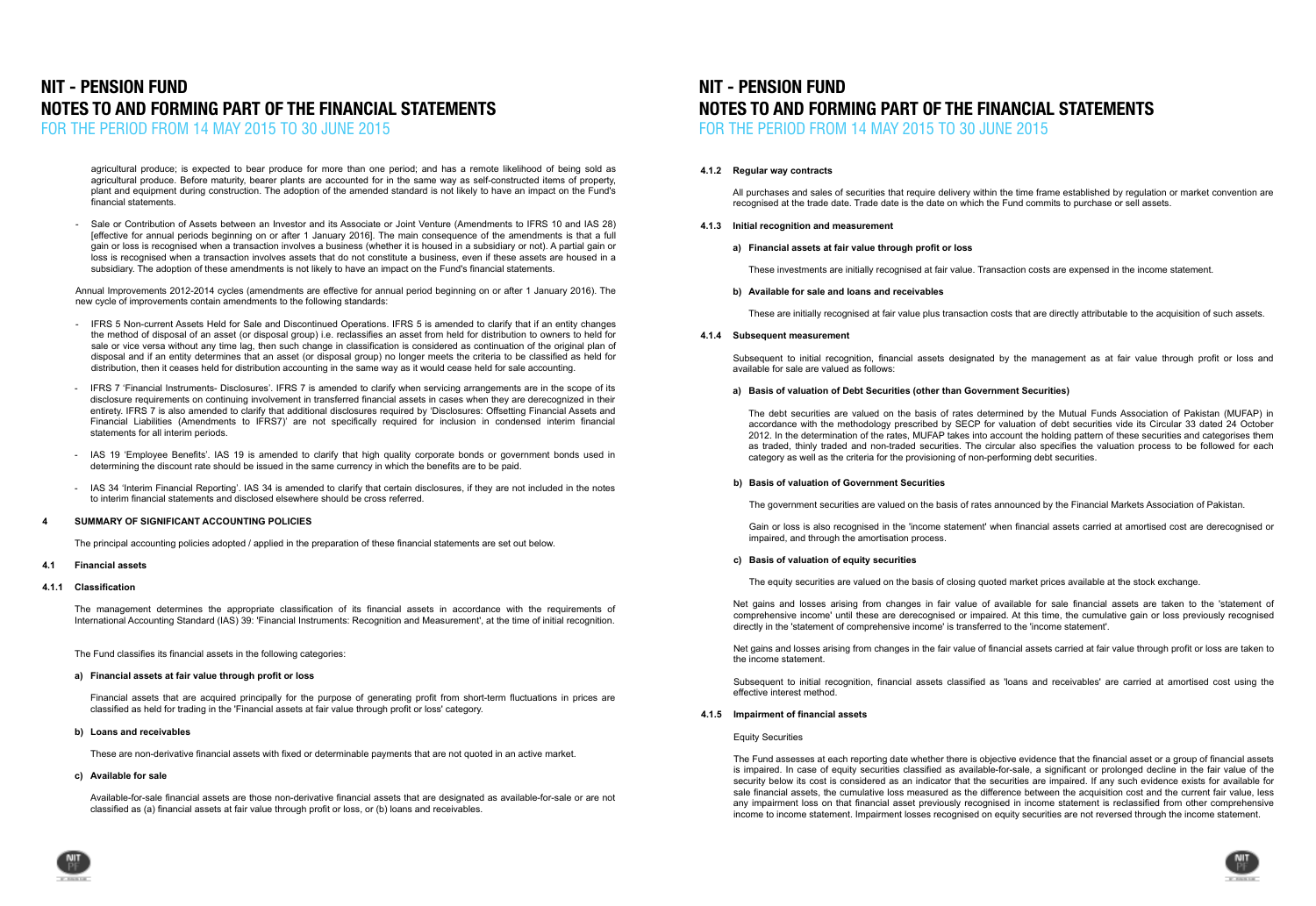### Debt securities and other exposures

### **4.1.6 Derecognition**

### **4.1.7 Offsetting of financial instruments**

### **4.2 Cash and cash equivalents**

### **4.3 Derivatives**

### **4.4 Financial liabilities**

### The Fund assesses at each reporting date whether there is objective evidence that the financial asset or a group of financial assets **NIT - PENSION FUND** is impaired. In case of equity securities classified as available-for-sale, a significant or prolonged decline in the fair value of the security below its cost is considered as an indicator that the securities are impaired. If any such evidence exists for available for NOTES TO AND FORMING PART OF THE FINANCIAL STATEMENTS FOR THE PERIOD FROM 14 MAY 2015 TO 30 JUNE 2015

A financial liability is derecognised when the obligation under the liability is discharged or cancelled or expired.

Derivative instruments are initially recognised at fair value and subsequent to initial measurement each derivative instrument is remeasured to its fair value and the resultant gain or loss is recognised in the income statement.

All financial liabilities are recognised at the time when the Fund becomes a party to the contractual provisions of the instrument. They are initially recognised at fair value and subsequently stated at amortised cost.

income to income statement. Impairment losses recognised on equity securities are not reversed through the income statement.

Provision for non-performing debt securities and other exposures is made in accordance with the criteria specified in Circular 33 of 2012 dated 24 October 2012 issued by SECP. The provisioning policy has been duly formulated and approved by the Board of Directors of the Pension Fund Manager.

Financial assets are derecognised when the rights to receive cash flows from the financial assets have expired or have been transferred and where the Fund has transferred substantially all risks and rewards of ownership.

Financial assets and financial liabilities are offset and the net amount is reported in the Statement of Assets and Liabilities when there is a legally enforceable right to set off the recognised amounts and there is an intention to settle on a net basis, or realise the assets and settle the liabilities simultaneously.

Cash and cash equivalents comprise of deposits and current accounts maintained with banks. Cash equivalents are short term highly liquid investments that are readily convertible to known amounts of cash, are subject to an insignificant risk of changes in value, and are held for the purpose of meeting short term cash commitments rather than for investments and other purposes.

#### **4.5 Preliminary expenses and floatation costs**

#### **4.6 Provisions**

#### **4.7 Taxation**

#### **4.8 Issue, allocation, reallocation and redemption of units**

The Fund is also exempt from the provisions of section 113 (minimum tax) under clause 11A(i) of Part IV of the Second Schedule to the Income Tax Ordinance, 2001.

Contribution received in the individual pension account after deduction of applicable front end fee is used to purchase the units of





Preliminary expenses and floatation costs represent expenditure incurred prior to the commencement of operations of the Fund and include underwriting commission, commission to the bankers to the issue, brokerage paid to the members of the stock exchanges and other expenses. These costs are being amortised over a period of three years commencing from the date of complete receipt of proceeds against Seed Capital Units subscribed by the Seed Investor as per the requirements set out in the Trust Deed of the Fund.

Provisions are recognised when the Fund has a present, legal or constructive obligation as a result of past events, it is probable that an outflow of resources embodying economic benefits will be required to settle the obligation and a reliable estimate of the amount of obligation can be made. Provisions are regularly reviewed and adjusted to reflect the current best estimate.

The income of the Fund is exempt from income tax under clause 57(3)(viii) of Part I of the Second Schedule to the Income Tax Ordinance, 2001.

### **4.9 Net Assets Value per unit**

The Net Assets Value (NAV) per unit, as disclosed on the Statement of Assets and Liabilities, is calculated by dividing the net assets of each of the Sub-Fund by the number of units in circulation of that Sub-Fund at the year end of the reporting period.

sub-funds of the pension fund according to the Allocation Scheme selected by the participant. The units are allotted at the net assets value notified by the pension fund manager at the close of the business day for each sub-fund on the date on which funds are actually realized against application after deduction of front end fee. The front end fee is payable to the distributors and the pension fund manager.

The Pension Fund Manager makes reallocation of the sub-fund units between the sub-funds at least once a year to ensure that the allocation of the sub-fund units of all the Participants are according to the allocation schemes selected by the Participants. In case of withdrawal before retirement, units are redeemed at the net assets value of each of the Sub- Fund as of the close of the business day on which such request is received by the distributor before the cut off time. Redemption of units is recorded on acceptance of application for redemption.

In case of retirement of the participant, units are redeemed at the net assets value of each of the Sub - Fund as of the close of the business day on which retirement age is reached.

In case of change of Pension Fund Manager, units are redeemed at the net assets value of each of the Sub-Fund as of the close of the business day corresponding to the date of change specified by the participant.

### **4.10 Revenue recognition**

### **4.8 Issue, allocation, reallocation and redemption of units** FOR THE PERIOD FROM 14 MAY 2015 TO 30 JUNE 2015TO AND EODMING DADT OF THE FINANCIAL CTATEMENTS to the Income Tax Ordinance, 2001. **NOTES TO AND FORMING PART OF THE FINANCIAL STATEMENTS** Ordinance, 2001. **NIT - PENSION FUND**

- Realised gains / (losses) arising on sale of investments are included in the income statement on the date at which the transaction takes place.
- Unrealised appreciation / (dimunition) arising on re-measurement of investments classified as available for sale are included in the statement of comprehensive income in the period in which they arise.
- Dividend income is recognised when the right to receive dividend is established i.e. on the date of book closure of the investee company / institution declaring the dividend.
- Mark-up on bank deposits and mark-up income on debt securities is recognised using effective yield.

### **5 BANK BALANCES**

- 
- **6 INVESTMENTS**

|     |                                                                           |     |                           |                          | 2015                                      |                                                                                    |              |
|-----|---------------------------------------------------------------------------|-----|---------------------------|--------------------------|-------------------------------------------|------------------------------------------------------------------------------------|--------------|
|     |                                                                           |     | <b>Equity</b><br>Sub-Fund | <b>Debt</b><br>Sub-Fund  | <b>Money</b><br><b>Market</b><br>Sub-Fund | <b>Commodities</b><br>Sub-Fund                                                     | <b>Total</b> |
|     |                                                                           |     |                           |                          |                                           | (Rupees in '000) ------------                                                      |              |
|     | Savings accounts                                                          | 5.1 | 47,682                    | 75,459                   | 75,110                                    | 75,005                                                                             | 273,256      |
| 5.1 | These accounts carry mark-up rates ranging from 5.00% to 6.70% per annum. |     |                           |                          |                                           |                                                                                    |              |
| 6   | <b>INVESTMENTS</b>                                                        |     |                           |                          | 2015                                      |                                                                                    |              |
|     |                                                                           |     | <b>Equity</b><br>Sub-Fund | <b>Debt</b><br>Sub-Fund  | <b>Money</b><br><b>Market</b><br>Sub-Fund | <b>Commodities</b><br>Sub-Fund<br>(Rupees in '000) ------------------------------- | <b>Total</b> |
|     | Investments by category                                                   |     |                           |                          |                                           |                                                                                    |              |
|     | Available for sale<br>investments                                         |     |                           |                          |                                           |                                                                                    |              |
|     | Listed equity securities                                                  | 6.1 | 28,002                    | $\overline{\phantom{a}}$ |                                           |                                                                                    | 28,002       |
|     |                                                                           |     | 28,002                    |                          |                                           |                                                                                    | 28,002       |
|     |                                                                           |     |                           |                          |                                           |                                                                                    |              |

|                                                                   |     |                           |                         | 2015                                      |                                                  |              |
|-------------------------------------------------------------------|-----|---------------------------|-------------------------|-------------------------------------------|--------------------------------------------------|--------------|
|                                                                   |     | <b>Equity</b><br>Sub-Fund | <b>Debt</b><br>Sub-Fund | <b>Money</b><br><b>Market</b><br>Sub-Fund | <b>Commodities</b><br>Sub-Fund                   | <b>Total</b> |
|                                                                   |     |                           |                         | (Rupees in '000) -                        |                                                  |              |
| ıccounts                                                          | 5.1 | 47,682                    | 75,459                  | 75,110                                    | 75,005                                           | 273,256      |
| counts carry mark-up rates ranging from 5.00% to 6.70% per annum. |     |                           |                         |                                           |                                                  |              |
| <b>IENTS</b>                                                      |     |                           |                         | 2015                                      |                                                  |              |
|                                                                   |     | <b>Equity</b><br>Sub-Fund | <b>Debt</b><br>Sub-Fund | <b>Money</b><br><b>Market</b><br>Sub-Fund | <b>Commodities</b><br>Sub-Fund                   | <b>Total</b> |
|                                                                   |     |                           |                         |                                           | (Rupees in '000) ------------------------------- |              |
| nts by category                                                   |     |                           |                         |                                           |                                                  |              |
| for sale<br>nents                                                 |     |                           |                         |                                           |                                                  |              |
| uity securities                                                   | 6.1 | 28,002                    |                         |                                           |                                                  | 28,002       |
|                                                                   |     | 28,002                    |                         |                                           |                                                  | 28,002       |
|                                                                   |     |                           |                         |                                           |                                                  |              |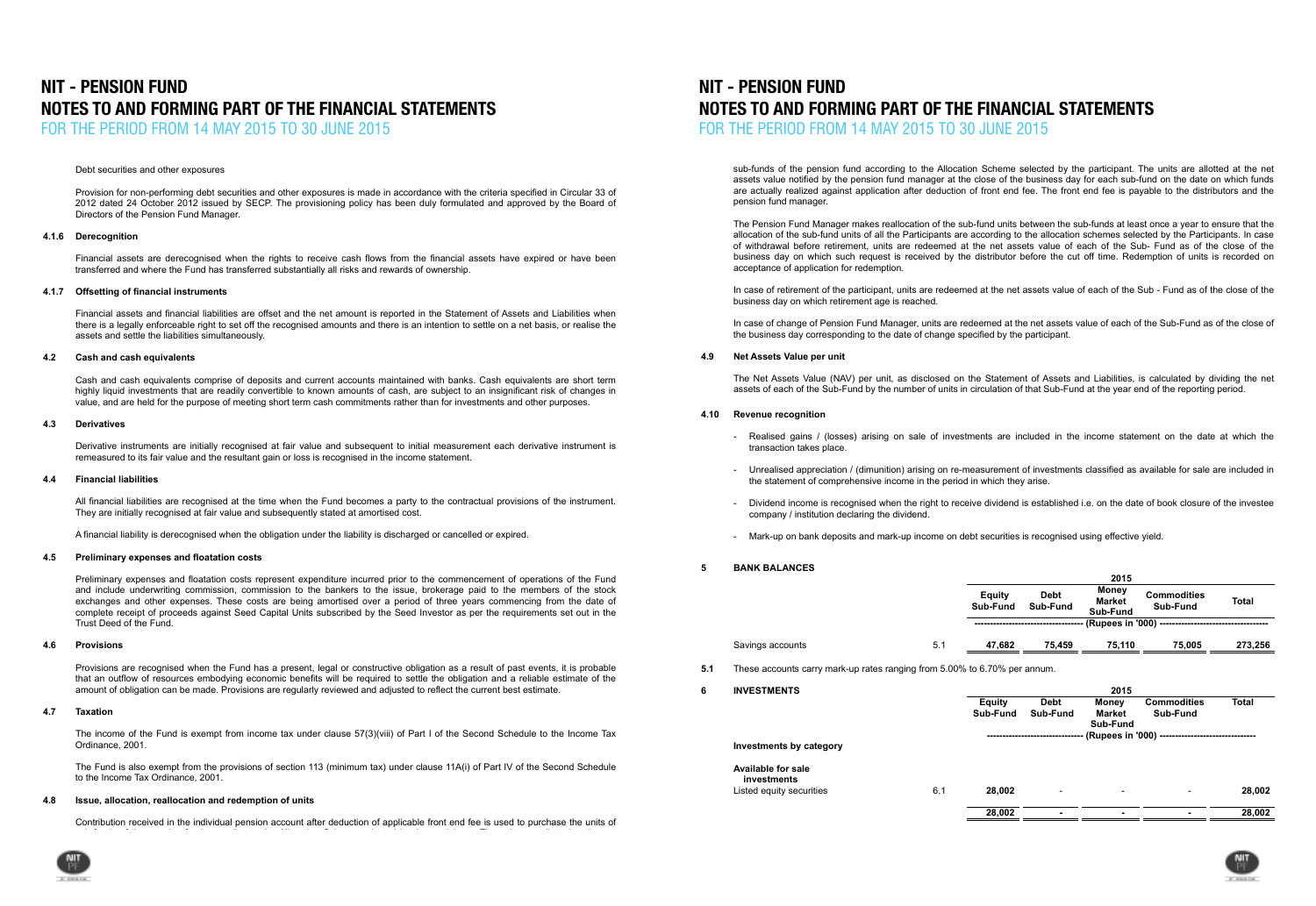### $NIT$  - **PENSION** FUND **Available for sale investments NOTES TO AND FORMING PART OF THE FINANCIAL STATEMENTS** FOR THE PERIOD FROM 14 MAY 2015 TO 30 JUNE 2015

### **6.1 Listed equity securities**

### **6.1.1 Held by Equity Sub-Fund**

### **Shares of listed companies - fully paid up ordinary shares of Rs. 10 each unless stated otherwise**

### Less: amortization for the period - - - - - Balance at end of the period **61 61 60 60 242 NIT - PENSION FUND** NOTES TO AND FORMING PART OF THE FINANCIAL STATEMENTS FOR THE PERIOD FROM 14 MAY 2015 TO 30 JUNE 2015

**7.1** Preliminary expenses and floatation costs represents expenditure incurred prior to the commencement of operations of the Fund and have been allocated amongst Sub-Funds on the pro-rata basis of contirbution received against Seed Capital Units. These expenses are being amortised over a period of three years commencing from the date of complete reciept of proceeds against Seed Capital Units subscribed by the Seed Investor as per the requirements set out in the Trust Deed of the Fund.

Incurred during the period and the period and the control of the control of the control of the control of the control of the control of the control of the control of the control of the control of the control of the control Less: amortization for the period<br>Balance at end of the period  $\frac{1}{61}$   $\frac{1}{61}$   $\frac{1}{60}$   $\frac{1}{60}$   $\frac{1}{60}$   $\frac{1}{242}$ 

| Name of the Investee Company                                                                       | <b>Purchases</b><br>during the year | As at 30 June<br>2015 | <b>Cost of holdings</b><br>as at 30 June<br>2015 | Market value as<br>at 30 June 2015 | Market value as a<br>percentage of<br>investment of sub-<br>fund | Market value as a<br>percentage of net<br>assets of sub-fund | Par value as<br>a percentage<br>of issued<br>capital of the<br>investee<br>company |
|----------------------------------------------------------------------------------------------------|-------------------------------------|-----------------------|--------------------------------------------------|------------------------------------|------------------------------------------------------------------|--------------------------------------------------------------|------------------------------------------------------------------------------------|
|                                                                                                    |                                     | (Number of shares)    |                                                  | (Rupees in '000)                   |                                                                  | $(%)$ --------                                               |                                                                                    |
| OIL AND GAS MARKETING<br><b>COMPANIES</b>                                                          |                                     |                       |                                                  |                                    |                                                                  |                                                              |                                                                                    |
| Pakistan State Oil Company Limited                                                                 | 16,500                              | 16.500                | 6,410                                            | 6,365                              | 22.74                                                            | 8.40                                                         | 0.01                                                                               |
| Pakistan Petroleum Limited                                                                         | 12,500                              | 12,500                | 2,088                                            | 2,053                              | 7.33                                                             | 2.71                                                         |                                                                                    |
|                                                                                                    | 29,000                              | 29.000                | 8.498                                            | 8.418                              | 30.07                                                            | 11.11                                                        |                                                                                    |
| <b>FERTILIZER</b>                                                                                  |                                     |                       |                                                  |                                    |                                                                  |                                                              |                                                                                    |
| Fauji Fertilizer Company Limited                                                                   | 40,000                              | 40,000                | 6,006                                            | 5,977                              | 21.34                                                            | 7.89                                                         |                                                                                    |
| Fauji Fertilizer Bin Qasim Limited                                                                 | 85,000                              | 85,000                | 4,720                                            | 4,702                              | 16.79                                                            | 6.20                                                         | 0.01                                                                               |
| <b>Engro Corporation Limited</b>                                                                   | 12,000                              | 12,000                | 3,554                                            | 3,562                              | 12.72                                                            | 4.70                                                         |                                                                                    |
|                                                                                                    | 137,000                             | 137,000               | 14,280                                           | 14,241                             | 50.85                                                            | 18.79                                                        |                                                                                    |
| <b>CEMENT</b>                                                                                      |                                     |                       |                                                  |                                    |                                                                  |                                                              |                                                                                    |
| Lucky Cement Limited                                                                               | 5,000                               | 5,000                 | 2,477                                            | 2,598                              | 9.28                                                             | 3.43                                                         |                                                                                    |
|                                                                                                    | 5,000                               | 5,000                 | 2,477                                            | 2,598                              | 9.28                                                             | 3.43                                                         |                                                                                    |
| <b>POWER GENERATION AND</b><br><b>DISTRIBUTION</b>                                                 |                                     |                       |                                                  |                                    |                                                                  |                                                              |                                                                                    |
| Hub Power Company Limited                                                                          | 10,000                              | 10,000                | 962                                              | 936                                | 3.34                                                             | 1.24                                                         |                                                                                    |
|                                                                                                    | 10.000                              | 10.000                | 962                                              | 936                                | 3.34                                                             | 1.24                                                         |                                                                                    |
| <b>COMMERCIAL BANKS</b>                                                                            |                                     |                       |                                                  |                                    |                                                                  |                                                              |                                                                                    |
| <b>Bank Al Habib Limited</b>                                                                       | 10,000                              | 10,000                | 441                                              | 439                                | 1.57                                                             | 0.58                                                         |                                                                                    |
| <b>MCB Bank Limited</b>                                                                            | 5,000                               | 5,000                 | 1,315                                            | 1,370                              | 4.89                                                             | 1.81                                                         |                                                                                    |
|                                                                                                    | 15,000                              | 15,000                | 1,756                                            | 1.809                              | 6.46                                                             | 2.39                                                         |                                                                                    |
| Total                                                                                              | 196,000                             | 196,000               | 27,973                                           | 28,002                             | 100.00                                                           | 36.96                                                        |                                                                                    |
| Net unrealised appreciation on re-measurement of<br>investments classified as 'available for sale' |                                     |                       |                                                  |                                    |                                                                  |                                                              | 2015<br>(Rupees in '000)                                                           |
| Market value of Investments<br>Less: Cost of investments                                           |                                     |                       |                                                  |                                    |                                                                  | 6.1.1<br>6.1.1                                               | 28,002<br>(27, 973)<br>29                                                          |
| <b>PRELIMINARY EXPENSES AND</b>                                                                    |                                     |                       |                                                  |                                    | 2015                                                             |                                                              |                                                                                    |
| <b>FLOATATION COSTS</b>                                                                            |                                     |                       | <b>Equity</b><br>Sub-Fund                        | <b>Debt</b><br>Sub-Fund            | <b>Money</b><br><b>Market</b><br>Sub-Fund                        | <b>Commodities</b><br>Sub-Fund                               | <b>Total</b>                                                                       |
|                                                                                                    |                                     |                       |                                                  |                                    | (Rupees in 000) --------                                         |                                                              |                                                                                    |

**8 SECURITY DEPOSITS**

**9.1**

The remuneration is paid to the Trustee monthly in arrears.

| 8   | <b>SECURITY DEPOSITS</b>                                                                                                                                                                                                                                                                                                                                                                                                                                                                   |                                                                                                        | 2015                      |                         |                                                          |                                           |               |  |  |  |
|-----|--------------------------------------------------------------------------------------------------------------------------------------------------------------------------------------------------------------------------------------------------------------------------------------------------------------------------------------------------------------------------------------------------------------------------------------------------------------------------------------------|--------------------------------------------------------------------------------------------------------|---------------------------|-------------------------|----------------------------------------------------------|-------------------------------------------|---------------|--|--|--|
|     |                                                                                                                                                                                                                                                                                                                                                                                                                                                                                            |                                                                                                        | <b>Equity</b><br>Sub-Fund | <b>Debt</b><br>Sub-Fund | <b>Money</b><br><b>Market</b><br>Sub-Fund                | <b>Commodities</b><br>Sub-Fund            | <b>Total</b>  |  |  |  |
|     |                                                                                                                                                                                                                                                                                                                                                                                                                                                                                            |                                                                                                        |                           |                         |                                                          | (Rupees in 000) --------------------      |               |  |  |  |
|     | National Clearing Company of Pakistan<br>Central Depository Company of Pakistan Limited                                                                                                                                                                                                                                                                                                                                                                                                    |                                                                                                        | 12,600                    | 100                     |                                                          |                                           | 12,600<br>100 |  |  |  |
|     |                                                                                                                                                                                                                                                                                                                                                                                                                                                                                            |                                                                                                        | 12,600                    | 100                     |                                                          |                                           | 12,700        |  |  |  |
| 9   | <b>PAYABLE TO NATIONAL</b>                                                                                                                                                                                                                                                                                                                                                                                                                                                                 |                                                                                                        |                           |                         | 2015                                                     |                                           |               |  |  |  |
|     | <b>INVESTMENT TRUST LIMITED -</b><br><b>PENSION FUND MANAGER</b>                                                                                                                                                                                                                                                                                                                                                                                                                           |                                                                                                        | <b>Equity</b><br>Sub-Fund | <b>Debt</b><br>Sub-Fund | <b>Money</b><br><b>Market</b><br>Sub-Fund                | <b>Commodities</b><br>Sub-Fund            | <b>Total</b>  |  |  |  |
|     |                                                                                                                                                                                                                                                                                                                                                                                                                                                                                            |                                                                                                        |                           |                         |                                                          | (Rupees in 000) ------------------------- |               |  |  |  |
|     | Management fee<br>Sindh Sales Tax                                                                                                                                                                                                                                                                                                                                                                                                                                                          | 9.1<br>9.1                                                                                             | 59<br>10                  | 59<br>10                | 59<br>10                                                 | 59<br>10                                  | 236<br>40     |  |  |  |
|     | Preliminary expenses and floatation costs                                                                                                                                                                                                                                                                                                                                                                                                                                                  |                                                                                                        | 61                        | 61                      | 61                                                       | 60                                        | 243           |  |  |  |
|     | <b>Security Deposit</b><br>Others                                                                                                                                                                                                                                                                                                                                                                                                                                                          |                                                                                                        | 2,600                     | 100                     |                                                          |                                           | 2,700         |  |  |  |
|     |                                                                                                                                                                                                                                                                                                                                                                                                                                                                                            |                                                                                                        | 10<br>2,740               | 10<br>240               | 5<br>135                                                 | 5<br>134                                  | 30<br>3,249   |  |  |  |
| 9.1 | As per rule 11 of the Voluntary Pension System Rules, 2005, the Pension Fund Manager has charged its remuneration at the rate<br>of 1.5 percent per annum of the average annual net assets of each of the Sub-Fund for the current period. The remuneration is<br>paid on a monthly basis in arrears. The Sindh Government has levied Sindh Sales Tax at the rate of 15% on the remuneration of<br>the pension fund manager through Sindh Sales Tax Act, 2011 effective from 01 July 2014. |                                                                                                        |                           |                         |                                                          |                                           |               |  |  |  |
| 10  | <b>PAYABLE TO CENTRAL DEPOSITORY COMPANY OF PAKISTAN LIMITED - TRUSTEE</b>                                                                                                                                                                                                                                                                                                                                                                                                                 |                                                                                                        |                           |                         |                                                          |                                           |               |  |  |  |
|     | The Trustee is entitled to a monthly remuneration for services rendered to the Fund under the provisions of the Trust Deed as per<br>the tariff specified therein, based on the daily net assets of the Fund.                                                                                                                                                                                                                                                                              |                                                                                                        |                           |                         |                                                          |                                           |               |  |  |  |
|     |                                                                                                                                                                                                                                                                                                                                                                                                                                                                                            | Based on the Trust Deed, the tariff structure applicable to the Fund as at 30 June 2015 is as follows: |                           |                         |                                                          |                                           |               |  |  |  |
|     | <b>Net assets</b>                                                                                                                                                                                                                                                                                                                                                                                                                                                                          |                                                                                                        | <b>Tariff</b>             |                         |                                                          |                                           |               |  |  |  |
|     | Upto Rs. 1,000 million                                                                                                                                                                                                                                                                                                                                                                                                                                                                     |                                                                                                        |                           |                         | Rs. 0.3 million or 0.15% p.a of NAV, whichever is higher |                                           |               |  |  |  |

| _ _ _ _ _ _ _ _ _ _ _ _ _ _ _ _ _ _                |             |
|----------------------------------------------------|-------------|
| Exceeding Rs. 1,000 million upto Rs. 3,000 million | Rs. 1.5 mil |
| Exceeding Rs. 3,000 million upto Rs. 6,000 million | Rs. 3.5 mil |
| Exceeding Rs. 6,000 million                        | Rs. 5.9 mil |
|                                                    |             |

### **11 PAYABLE TO SECURITIES AND EXCHANGE COMMISSION OF PAKISTAN**



This represents annual fee payable to Securities and Exchange Commission of Pakistan (SECP) in accordance with rule 36 of the Voluntary Pension System Rules, 2005 whereby the Fund is required to pay SECP an amount equal to one thirtieth of 1% of the average annual net asset value of the pension fund.

Balance at end of the period

- 
- Illion plus 0.10% p.a of NAV exceeding Rs. 1,000 million
- Illion plus 0.08% p.a of NAV exceeding Rs. 3,000 million
- Illion plus 0.06% p.a of NAV exceeding Rs. 6,000 million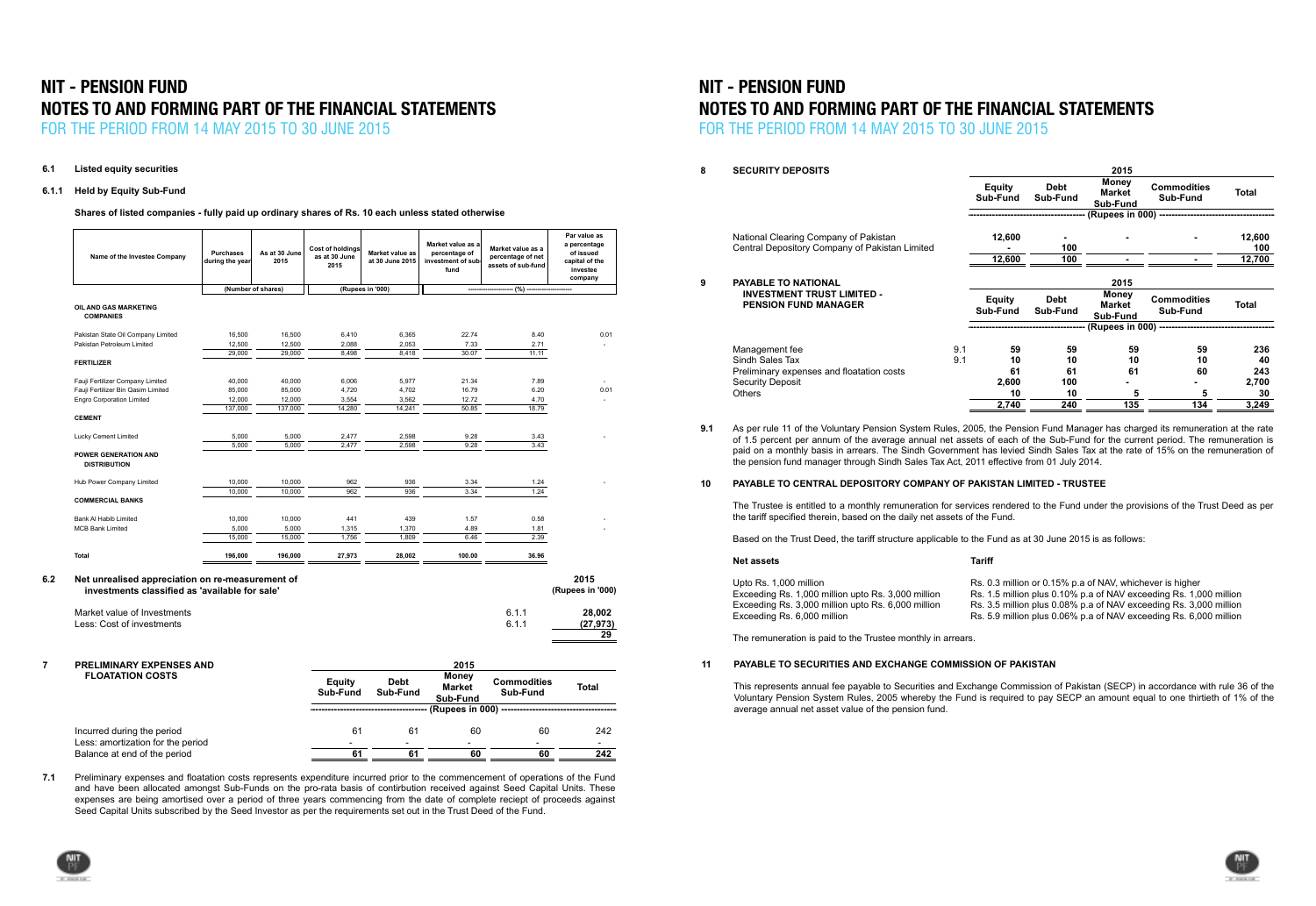### **12 ACCRUED EXPENSES AND OTHER LIABILITIES**

### **13 NUMBER OF UNITS IN ISSUE**

During the year ended 30 June 2011, a clarification was issued by the Ministry of Labour and Manpower (the Ministry) which stated that mutual funds are not liable to contribute to WWF on the basis of their income. However, on 14 December 2010, the Ministry filed its response against the constitutional petition requesting the Court to dismiss the petition. According to the legal counsel who is handling the case there is a contradiction between the aforementioned clarification issued by the Ministry and the response filed by the Ministry in Court.

During the year ended 30 June 2012, the Honorable Lahore High Court (LHC) in a Constitutional Petition relating to the amendments brought in the WWF Ordinance, 1971 through the Finance Act, 2006, and the Finance Act, 2008, had declared the said amendments as unlawful and unconstitutional. In March 2013, a larger bench of the Sindh High Court (SHC) passed an order declaring that the amendments introduced in the WWF Ordinance, 1971 through the Finance Act 2006 and 2008 respectively do not suffer from any constitutional or legal infirmity. However, the Honourable High Court of Sindh has not addressed the other amendments made in the WWF Ordinance 1971 about applicability of WWF to the CISs which is still pending before the Court. The decisions of SHC ( in against) and LHC ( in favour) are pending before Supreme Court. However, the Pension Fund Manager, as a matter of abundant caution, has decided to maintain the provision for WWF amounting to Rs. 0.002 million, Rs. 0.003 million, 0.003 million and Rs. 0.003 million for Equity Sub-Fund, Debt Sub-Fund, Money Market Sub-Fund and Commodity Sub-Fund respectively for the current year. Had the same not been made the net assets value per unit of Equity Sub-Fund, Debt Sub-Fund, Money Market Sub-Fund and Commodity Sub-Fund would have been higher by Rs 0.0003, Rs. 0.0004, Rs. 0.0004 and Rs. 0.0004 per unit respectively.

|                                     |      |                           |                         | 2015                               |                                |              |
|-------------------------------------|------|---------------------------|-------------------------|------------------------------------|--------------------------------|--------------|
|                                     |      | <b>Equity</b><br>Sub-Fund | <b>Debt</b><br>Sub-Fund | Money<br><b>Market</b><br>Sub-Fund | <b>Commodities</b><br>Sub-Fund | <b>Total</b> |
|                                     |      |                           |                         | (Rupees in '000)                   |                                |              |
| Auditors' remuneration              |      | 25                        | 25                      | 25                                 | 25                             | 100          |
| Federal Excise Duty                 | 12.1 | 10                        | 10                      |                                    |                                | 38           |
| Provision for Workers' Welfare Fund | 12.2 |                           |                         |                                    |                                | 11           |
|                                     |      | 37                        | 38                      | 37                                 | 37                             | 149          |

|                                           |                    |                         | 20 I V                             |                                |              |
|-------------------------------------------|--------------------|-------------------------|------------------------------------|--------------------------------|--------------|
|                                           | Equity<br>Sub-Fund | <b>Debt</b><br>Sub-Fund | Money<br><b>Market</b><br>Sub-Fund | <b>Commodities</b><br>Sub-Fund | <b>Total</b> |
|                                           |                    |                         | (Number of units) ------           |                                |              |
| Units issued against Seed Capital         | 7,500,000          | 7,500,000               | 7,500,000                          | 7.500.000                      | 30,000,000   |
| Units issued during the period            | 63.907             | 44.824                  | 10.517                             |                                | 119.248      |
| Total units in issue at end of the period | 7,563,907          | 544.824                 | 7,510,517                          | 7.500.000                      | 30,119,248   |
|                                           |                    |                         |                                    |                                |              |

# **11 PAYABLE TO SECURITIES AND EXCHANGE COMMISSION OF PAKISTAN NOTES TO AND FORMING PART OF THE FINANCIAL STATEMENTS NIT - PENSION FUND**

THE PERIOD FROM 14 MAY 2015 TO 30 JUNE 2015 and Exchange Commission of Pakistan (SECP) in accordance with rule FOR THE PERIOD FROM 14 MAY 2015 TO 30 JUNE 2015

- **12.1** As per the requirement of Finance Act, 2013, Federal Excise Duty (FED) at the rate of 16% on the remuneration of the Management Company has been applied effective 13 June 2013. The Management Company is of the view that since the remuneration is already subject to provincial sales tax, further levy of FED may result in double taxation, which does not appear to be the spirit of the law. The matter has been taken up collectively by the Mutual Fund Association of Pakistan where various options are being considered. The High Court of Sindh in its order dated 09 September 2013 granted stay to the various funds for the recovery of FED. As a matter of abundant caution, the Management Company has made a provision with effect from 12 June 2015, aggregating to Rs. 0.010 million, Rs. 0.010 million, 0.009 million and Rs. 0.009 million for Equity Sub-Fund, Debt Sub-Fund, Money Market Sub-Fund and Commodity Sub-Fund respectively . Had the provision not been made, the net assets value (NAV) per unit of the Equity Sub-Fund, Debt Sub-Fund and Money Market Sub-Fund as at 30 June 2015 would have been higher by Rs. 0.0013, Rs.0.0013, 0.0012 and Rs. 0.0012 per unit respectively.
- **12.2** The Finance Act 2008 introduced an amendment to the Workers' Welfare Fund Ordinance, 1971 (WWF Ordinance). As a result of this amendment it may be construed that all Collective Investment Schemes / mutual funds (CISs) whose income exceeds Rs. 0.5 million in a tax year, have been brought within the scope of the WWF Ordinance, thus rendering them liable to pay contribution to WWF at the rate of two percent of their accounting or taxable income, whichever is higher. In this regard, a constitutional petition has been filed by certain CISs through their trustees in the Honorable High Court of Sindh (the Court), challenging the applicability of WWF to the CISs, which is pending adjudication.

**2015**

### **14 CONTRIBUTION TABLE**

Contributions received during the period are as follows:

### **15 AUDITOR'S REMUNERATION**

### **16 EARNINGS PER UNIT - BASIC AND DILUTED**

|                                                                                                  |           |                        |              |                  |              | 2015                         |              |                                          |              |                  |
|--------------------------------------------------------------------------------------------------|-----------|------------------------|--------------|------------------|--------------|------------------------------|--------------|------------------------------------------|--------------|------------------|
|                                                                                                  |           | <b>Equity Sub-Fund</b> |              | Debt Sub-Fund    |              | <b>Money Market Sub-Fund</b> |              | <b>Commodity Sub-Fund</b>                |              | <b>Total</b>     |
|                                                                                                  | Units     | (Rupees in '000)       | <b>Units</b> | (Rupees in '000) | <b>Units</b> | (Rupees in '000)             | <b>Units</b> | (Rupees in '000)                         | <b>Units</b> | (Rupees in '000) |
| Individuals<br>Non-Banking Financial<br>Institutions - against Seed<br>Capital from Pension Fund | 63,907    | 639                    | 44,824       | 449              | 10,517       | 105                          |              |                                          | 119,248      | 1,193            |
| Manager                                                                                          | 7,500,000 | 75,000                 | 7,500,000    | 75,000           | 7,500,000    | 75,000                       | 7,500,000    | 75,000                                   | 30,000,000   | 300,000          |
|                                                                                                  | 7,563,907 | 75,639                 | 7,544,824    | 75,449           | 7,510,517    | 75,105                       | 7,500,000    | 75,000                                   | 30,119,248   | 301,193          |
| <b>AUDITOR'S REMUNERATION</b>                                                                    |           |                        |              |                  |              |                              |              |                                          |              |                  |
|                                                                                                  |           |                        |              |                  |              |                              |              | 2015                                     |              |                  |
|                                                                                                  |           |                        |              |                  |              | Equity                       | <b>Debt</b>  | Money market Commodity                   |              | <b>Total</b>     |
|                                                                                                  |           |                        |              |                  |              | Sub-Fund                     | Sub-Fund     | Sub-Fund                                 | Sub-Fund     |                  |
| Annual Audit fee                                                                                 |           |                        |              |                  |              |                              |              | (Rupees in '000) ----------------------- |              |                  |
|                                                                                                  |           |                        |              |                  |              | 25                           | 25           | 25                                       | 25           | 100              |
| <b>EARNINGS PER UNIT - BASIC AND DILUTED</b>                                                     |           |                        |              |                  |              |                              |              |                                          |              |                  |
|                                                                                                  |           |                        |              |                  |              |                              |              | 2015                                     |              |                  |
|                                                                                                  |           |                        |              |                  |              | Equity                       | <b>Debt</b>  | <b>Money market</b>                      | Commodity    | <b>Total</b>     |
|                                                                                                  |           |                        |              |                  |              | Sub-Fund                     | Sub-Fund     | Sub-Fund                                 | Sub-Fund     |                  |
|                                                                                                  |           |                        |              |                  |              |                              |              | (Rupees in '000) ----------------------- |              |                  |
| Net income for the period                                                                        |           |                        |              |                  |              | 117                          | 150          | 150                                      | 150          | 567              |
|                                                                                                  |           |                        |              |                  |              |                              |              | - (Units) -                              |              |                  |
| Weighted average number of units in issue during the period                                      |           |                        |              |                  |              | 7,520,743                    | 7,508,266    | 7,506,293                                | 7,500,000    |                  |
|                                                                                                  |           |                        |              |                  |              |                              |              | - (Rupees) ----------------              |              |                  |
| Earnings per unit                                                                                |           |                        |              |                  |              | 0.02                         | 0.02         | 0.02                                     | 0.02         |                  |
|                                                                                                  |           |                        |              |                  |              |                              |              |                                          |              |                  |

**16.1** Earnings per unit (EPU) has been determined using units outstanding as at period end as in the opinion of the management, determination of cumulative weighted average number of outstanding units as at period end is not practicable.



# **NIT - PENSION FUND NOTES TO AND FORMING PART OF THE FINANCIAL STATEMENTS** FOR THE PERIOD FROM 14 MAY 2015 TO 30 JUNE 2015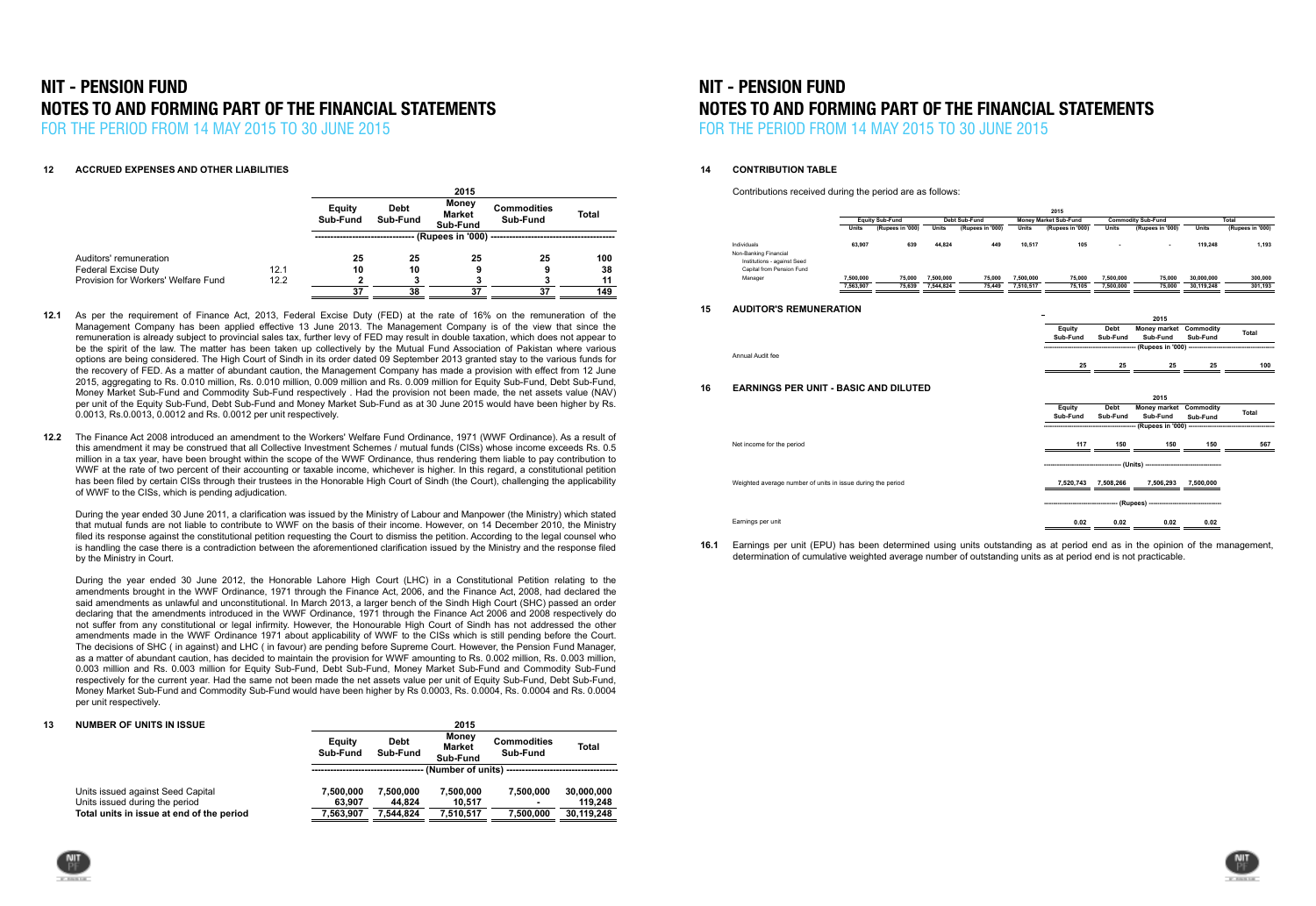#### **17 FINANCIAL INSTRUMENTS BY CATEGORY**

|                                                                        |                                                              |                         |              |                                                                     |                         |              | As at 30 June 2015                                           |                         |              |                                                                     |                           |              |              |
|------------------------------------------------------------------------|--------------------------------------------------------------|-------------------------|--------------|---------------------------------------------------------------------|-------------------------|--------------|--------------------------------------------------------------|-------------------------|--------------|---------------------------------------------------------------------|---------------------------|--------------|--------------|
|                                                                        |                                                              | <b>Equity Sub-Fund</b>  |              |                                                                     | <b>Debt Sub-Fund</b>    |              |                                                              | Money Market Sub-Fund   |              |                                                                     | <b>Commodity Sub-Fund</b> |              |              |
|                                                                        | Loans and<br>receivables                                     | Available<br>for sale   | Total        | Loans and<br>receivables                                            | Available<br>for sale   | Total        | Loans and<br>receivables                                     | Available<br>for sale   | Total        | Loans and<br>receivables                                            | Available<br>for sale     | <b>Total</b> | <b>Total</b> |
|                                                                        |                                                              |                         |              |                                                                     |                         |              | (Rupees in 000)                                              |                         |              |                                                                     |                           |              |              |
| <b>Financial assets</b>                                                |                                                              |                         |              |                                                                     |                         |              |                                                              |                         |              |                                                                     |                           |              |              |
| <b>Bank balances</b>                                                   | 47,682                                                       | ٠                       | 47,682       | 75,459                                                              | $\sim$                  | 123,141      | 75,110                                                       | ٠                       | 198,251      | 75,005                                                              | $\overline{\phantom{a}}$  | 75,005       | 444,079      |
| Investments                                                            | ٠                                                            | 28,002                  | 28,002       | $\overline{\phantom{a}}$                                            |                         | 56.004       |                                                              |                         | 56.004       |                                                                     |                           | ٠            | 140.010      |
| Mark-up receivable on bank deposits                                    | 229                                                          |                         | 229          | 262                                                                 |                         | 491          | 262                                                          |                         | 753          | 262                                                                 |                           | 262          | 1,735        |
| Security deposits                                                      | 12,600                                                       | ٠                       | 12,600       | 100                                                                 |                         | 12,700       | ٠                                                            |                         | 12,700       | $\blacksquare$                                                      |                           |              | 38,000       |
|                                                                        | 60,511                                                       | 28,002                  | 88,513       | 75.821                                                              |                         | 192,336      | 75,372                                                       |                         | 267,708      | 75,267                                                              |                           | 75,267       | 623,824      |
|                                                                        |                                                              |                         |              |                                                                     |                         |              | As at 30 June 2015                                           |                         |              |                                                                     |                           |              |              |
|                                                                        |                                                              | <b>Equity Sub-Fund</b>  |              |                                                                     | <b>Debt Sub-Fund</b>    |              |                                                              | Money market Sub-Fund   |              |                                                                     | <b>Commodity Sub-Fund</b> |              |              |
|                                                                        | Liabilities<br>at fair value<br>through<br>profit or<br>loss | At<br>amortised<br>cost | <b>Total</b> | <b>Liabilities</b><br>at fair value<br>through<br>profit or<br>loss | At<br>amortised<br>cost | <b>Total</b> | Liabilities<br>at fair value<br>through<br>profit or<br>loss | At<br>amortised<br>cost | <b>Total</b> | <b>Liabilities</b><br>at fair value<br>through<br>profit or<br>loss | At<br>amortised<br>cost   | <b>Total</b> | Total        |
|                                                                        |                                                              |                         |              |                                                                     |                         |              | (Rupees in 000) -----                                        |                         |              |                                                                     |                           |              |              |
| <b>Financial liabilities</b>                                           |                                                              |                         |              |                                                                     |                         |              |                                                              |                         |              |                                                                     |                           |              |              |
| Payable to National Investment Trust Limited -<br>Penison Fund Manager |                                                              | 2,740                   | 2.740        |                                                                     | 240                     | 240          | ٠                                                            | 135                     | 135          |                                                                     | 134                       | 134          | 3,249        |
| Payable to Central Depository Company of                               |                                                              |                         | 4            |                                                                     | 4                       | 4            |                                                              |                         |              |                                                                     |                           |              | 16           |
| Pakistan Limited - Trustee                                             |                                                              | 4                       |              |                                                                     |                         |              |                                                              | $\overline{4}$          | 4            |                                                                     | 4                         |              |              |
| Payable against purchase of investments                                |                                                              | 10,007                  | 10,007       |                                                                     |                         |              |                                                              |                         |              |                                                                     |                           |              | 10,007       |
| Accrued expenses and other liabilities                                 |                                                              | 35                      | 35           |                                                                     | 35<br>279               | 35<br>279    | ٠                                                            | 34                      | 34<br>173    | ٠                                                                   | 34<br>172                 | 34<br>172    | 138          |
|                                                                        |                                                              | 12,786                  | 12.786       |                                                                     |                         |              |                                                              | 173                     |              |                                                                     |                           |              | 13,410       |

### **18. TRANSACTIONS AND BALANCES WITH CONNECTED PERSONS**

### **18.1 Transactions during the period**

| <b>Hansacuons during the period</b>                                       |        |                           |                         | 20 I V                             |                                       |              |
|---------------------------------------------------------------------------|--------|---------------------------|-------------------------|------------------------------------|---------------------------------------|--------------|
|                                                                           |        | <b>Equity</b><br>Sub-Fund | <b>Debt</b><br>Sub-Fund | Money<br><b>Market</b><br>Sub-Fund | Commodity<br>Sub-Fund                 | <b>Total</b> |
| <b>National Investment Trust Limited -</b><br><b>Pension Fund Manager</b> |        |                           |                         |                                    |                                       |              |
| Issue of units                                                            | Number | 7,500,000                 | 7,500,000               | 7,500,000                          | 7,500,000                             | 30,000,000   |
|                                                                           |        |                           |                         |                                    | (Rupees in 000) --------------------- |              |
| Amount of units issued                                                    |        | 75,000                    | 75,000                  | 75,000                             | 75.000                                | 300,000      |
| Management participant fee                                                |        | 59                        | 59                      | 59                                 | 59                                    | 236          |
| Sindh Sales Tax on Pension Fund<br>Manager remuneration                   |        | 10                        | 10                      | 10                                 | 10                                    | 40           |
| <b>Central Depository Company of</b><br>Pakistan Limted - Trustee         |        |                           |                         |                                    |                                       |              |
| Remuneration                                                              |        | 4                         | 4                       | 4                                  | 4                                     | 16           |

Connected persons include National Investment Trust Limited being the Pension Fund Manager, Central Depository Company of Pakistan Limited being the Trustee, other collective investment schemes managed by the Pension Fund Manager, any person or company beneficially owning directly or indirectly ten percent or more of the capital of the Pension Fund Manager or the net assets of the Fund and directors and officers of the Pension Fund Manager and unit holders holding 10 percent or more units of the Fund.

Transactions with connected persons are in the normal course of business, at contracted rates and terms determined in accordance with market rates.

Remuneration payable to Pension Fund Manager and the Trustee is determined in accordance with the provisions of the Voluntary Pension System Rules and the Trust Deed respectively.

The details of significant transactions carried out by the Fund with connected persons and balances with them at period end are as follows:

**2015**

## **NIT - PENSION FUND NOTES TO AND FORMING PART OF THE FINANCIAL STATEMENTS** FOR THE PERIOD FROM 14 MAY 2015 TO 30 JUNE 2015

Yield / interest rate sensitivity position for on balance sheet financial instruments is based on the earlier of contractual repricing or maturity date and for off balance sheet instruments is based on settlement date.



### **18.2 Amount outstanding as at period end**

| Amount outstanding as at period end                                                     |        |                           |                         | 2015                                      |                                                |            |
|-----------------------------------------------------------------------------------------|--------|---------------------------|-------------------------|-------------------------------------------|------------------------------------------------|------------|
|                                                                                         |        | <b>Equity</b><br>Sub-Fund | <b>Debt</b><br>Sub-Fund | <b>Money</b><br><b>Market</b><br>Sub-Fund | Commodity<br>Sub-Fund                          | Total      |
| <b>National Investment Trust Limited -</b><br><b>Pension Fund Manager</b><br>Units held | Number | 7,500,000                 | 7,500,000               | 7,500,000                                 | 7,500,000                                      | 30,000,000 |
|                                                                                         |        |                           |                         |                                           |                                                |            |
|                                                                                         |        |                           |                         |                                           | (Rupees in 000) ------------------------------ |            |
| Amount of units held                                                                    |        | 75,145                    | 75,150                  | 75,150                                    | 75,150                                         | 300,595    |
| Management fee payable                                                                  |        | 59                        | 59                      | 59                                        | 59                                             | 236        |
| Sindh Sales Tax payable                                                                 |        | 10                        | 10                      | 10                                        | 10                                             | 40         |
| Preliminary expenses and floatation                                                     |        |                           |                         |                                           |                                                |            |
| cost payable                                                                            |        | 61                        | 61                      | 61                                        | 60                                             | 243        |
| Security Deposit                                                                        |        | 2,600                     | 100                     |                                           |                                                | 2,700      |
| Other payable                                                                           |        | 10                        | 10                      | 5                                         | 5                                              | 30         |
| <b>Central Depository Company of</b><br><b>Pakistan Limted - Trustee</b>                |        | 4                         | 4                       | 4                                         | 4                                              | 16         |
| Remuneration                                                                            |        |                           |                         |                                           |                                                |            |

### **19. FINANCIAL RISK MANAGEMENT**

### **19.1 Market risk**

Market risk comprises three types of risk; currency risk, interest rate risk and price risk.

### Management participant fee **59 59 59 59 236** Sindh Sales Tax on Pension Fund **NIT - PENSION FUND** Manager remuneration **10 10 10 10 40 NOTES TO AND FORMING PART OF THE FINANCIAL STATEMENTS Central Depository Company of** FOR THE PERIOD FROM 14 MAY 2015 TO 30 JUNE 2015

#### **19.1.1 Currency risk**

### **19.1.2 Interest rate risk**

### **a) Sensitivity analysis for variable rate instruments**

Presently, the Fund does not hold any fixed rate instruments and is not exposed to cash flow interest rate risk.

#### **b) Sensitivity analysis for fixed rate instruments**

Presently, the Fund does not hold any fixed rate instruments and is not exposed to cash flow interest rate risk.

The Fund primarily invests in a portfolio of equity and money market investments such as shares of listed companies, investmentgrade debt securities, government securities and other money market instruments. These activities are exposed to a variety of financial risks i.e market risk (which includes currency risk, interest rate risk and price risk), credit risk and liquidity risk arising from the financial instruments it holds.

Market risk is the risk that the fair value or future cashflows of a financial instrument will fluctuate because of changes in market prices.

The Pension Fund Manager manages market risk by monitoring exposure on marketable securities by following the internal risk management policies and investment guidelines approved by the Investment Committee and regulations laid down by the Securities and Exchange Commission of Pakistan. The maximum risk resulting from financial instruments equals their fair values.

Currency risk is the risk that the fair value or future cashflows of a financial instrument will fluctuate because of changes in foreign exchange rates. The Fund, at present, is not exposed to currency risk as its operations are geographically restricted to Pakistan and all transactions are carried out in Pak Rupees.

Interest rate risk is the risk that the fair value or future cash flows of a financial instrument will fluctuate because of changes in market interest rates.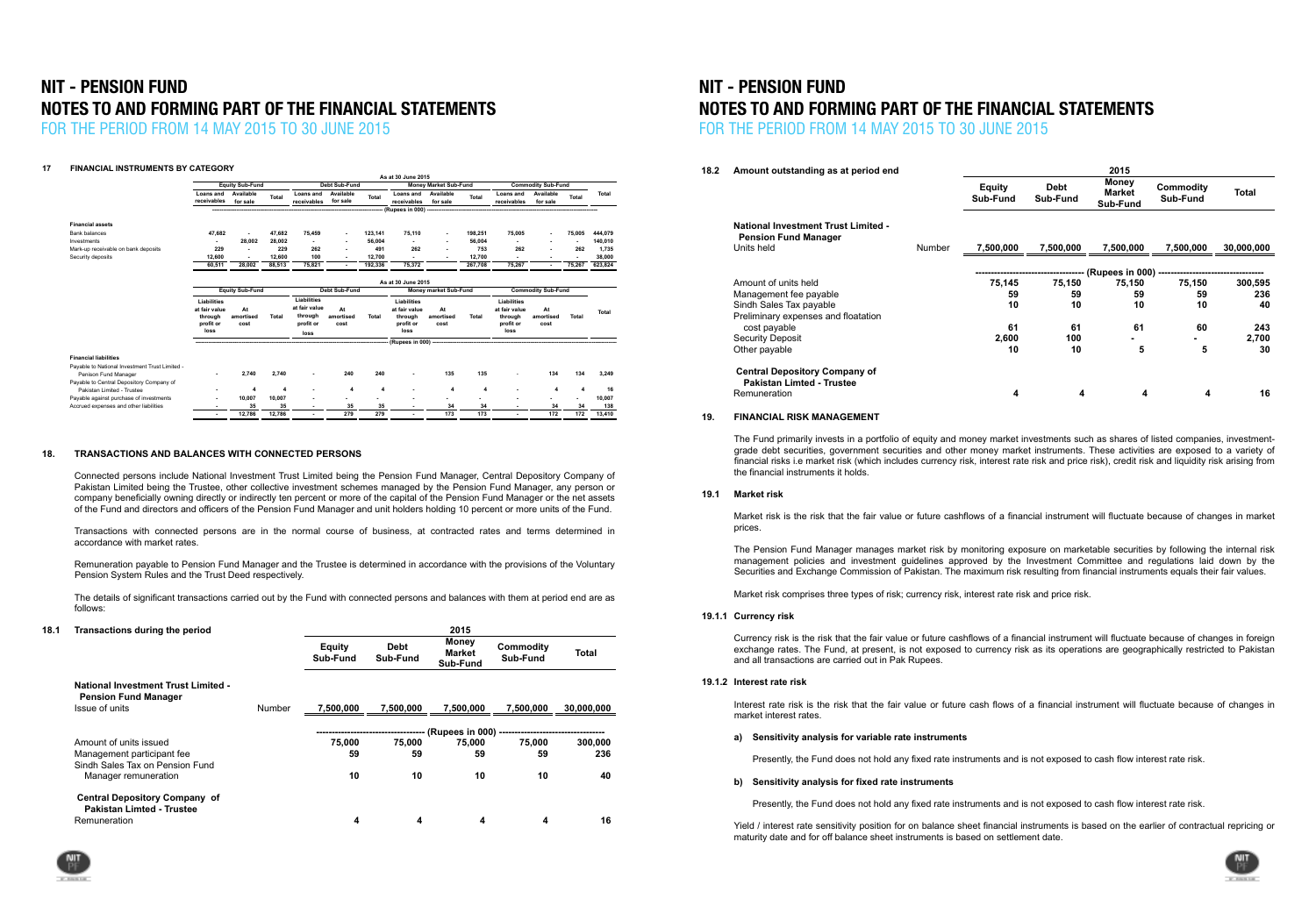$\begin{array}{r} 73,256 \\ 28,002 \\ 1,015 \\ 12,700 \\ \hline 14,973 \end{array}$ and the color of the color of the color of the color of the color of the color of the color of the color of the color of the color of the color of the color of the color of the color of the color of the color of the color Investments **- - - 28,002 28,002 - - - - - - - - - - - - - - - 28,002** Mark-up receivable on bank deposits **- - - 229 229 - - - 262 262 - - - 262 262 - - - 262 262 1,015** Security deposits **- - - 12,600 12,600 - - - 100 100 - - - - - - - - - - 12,700** 17,682 19,831 19,831 19,831 19,821 19,822 19,822 19,822 19,822 19,823 19,823 19,832 19,833 19,833 19,833 19,83 Manager **- - - 2,740 2,740 - - - 240 240 - - - 135 135 - - - 134 134 3,249** Trustee **- - - 4 4 - - - 4 4 - - - 4 4 - - - 4 4 16** liabilities **- - - 35 35 - - - 35 35 - - - 34 34 - - - 34 34 138 - - 12,786 12,786 - - - 279 279 - - - 173 173 - - - 172 172 3,403 On-balance sheet gap 47,682 - - 28,045 75,727 75,459 - - 83 75,542 75,110 - - 89 75,199 75,005 - - 90 75,095 311,570 Total interest rate sensitivity gap 47,682 - - 28,045 75,727 75,459 - - 83 75,542 75,110 - - 89 75,199 75,005 - - 90 75,095 311,570 Total 2015 instruments - - - - - - - - - - - - - - - - - - - - - Off-balance sheet gap - - - - - - - - - - - - - - - - - - - - - ------------------------------ (Rupees in 000) ------------------------------** 5,005<br>262 **E Total Total Total Not exposed to yield / interest rate risk**   $\cdot$   $\cdot$   $\frac{8}{2}$ **Equity Sub-Fund Debt Sub-Fund Commodity Sub-Fund than one**   $\alpha$  ,  $\alpha$ **Cumulative interest rate sensitivity gap 47,682 47,682 47,682 75,459 75,459 75,459 75,110 75,110 75,110 75,005 75,005 75,005 More year Exposed to yield / interest rate risk More than upto one**   $\sim 100$ **months three year**  $\frac{6}{5}$  . **Up to three months Effective yield / Interest rate**  $-6.7$ **------------------------------ (Rupees in 000) ------------------------------**  $-5,110$ <br>262 ā  **Not exposed to yield / interest rate risk**   $\ddotsc$ **than one Money Market Sub-Fund**  $\sim 100$  km s  $^{-1}$ **More year Exposed to yield / interest rate risk More than upto one Service months three year** 75,110 **Up to three months Effective yield / interest rate**  $5-6.7$ **As at 30 June 2015 ------------------------------ (Rupees in 000) ------------------------------**  $\frac{36}{16}$  ,  $\frac{26}{16}$  ,  $\frac{5}{16}$ **Foto**  $. 889$ **Not exposed to yield / interest rate risk than one**   $\sim 100$  km s  $^{-1}$ **More year Exposed to yield / interest rate risk More than three months upto one year**  $\sim 100$ 75,459 **Up to three months Effective yield / Interest rate**  $-6.7$ **------------------------------ (Rupees in 000) ------------------------------** Payable against purchase of investments **10,007 10,007 Total** ូខ្លួន<br>ខ្លួនខ្លួ<mark>ន</mark> **Not exposed to yield / interest rate risk than one More**   $\sim 100$ **year Exposed to yield / interest rate risk More than upto one**   $\sim 100$ **months three year Up to three**  47,682 **months Effective Interest yield / rate** Trust Limited - Penison Fund Company of Pakistan Limited - Payable to National Investment Payable to Central Depository Accrued expenses and other **On-balance sheet financial Off-balance sheet financial Financial liabilities Financial assets instruments**

### **NIT - PENSION FUND NOTES TO AND FORMING PART OF THE FINANCIAL STATEMENTS** FOR THE PERIOD FROM 14 MAY 2015 TO 30 JUNE 2015

**19.1.3 Price risk**

The Fund's overall market positions are monitored on a quarterly basis by the board of directors of the pension fund manager.

### **19.2 Credit risk**

The pension fund manager uses the KSE 100 as a reference point in making investment decisions. However, the pension fund manager does not manage the Fund's investment strategy to track the KSE 100 or any other index or external benchmark. The sensitivity analysis presented is based upon the portfolio composition as at 30 June 2015 and the historical correlation of the securities comprising the portfolio of the KSE 100. The composition of the Fund's investment portfolio and the correlation thereof to the KMI, is expected to change over time. Accordingly, the sensitivity analysis prepared as of 30 June 2015 is not necessarily indicative of the effect on the Fund's net assets attributed to units of future movements in the level of the KSE 100.

The net assets of the Fund will increase / decrease by approximately Rs. 1.400 million if the prices of equity vary due to increase / decrease in the KSE 100. This is based on the assumption that the fair value of the Fund's portfolio moves according to their historical correlation with the KSE 100 and that the KSE 100 increases / decreases by 1% on KSE 100 index with all other factors held constant.

The Fund is exposed to credit risk, which is the risk that a counterparty will be unable to pay amounts in full when they fall due. Credit risk arises from the inability of the relevant brokerage house or the counter party to fulfill their obligations. There is a possibility of default by participants or failure of the financial markets / stock exchanges, the depositories, the settlements or clearing system, etc.

The Fund's credit risk is primarily attributable to its investment in debt securities and government securities, balances with banks and advances, deposits and other receivables. The credit risk of the Fund is limited as the investments are made and balances are maintained with counter parties that are financial institutions with reasonably high credit ratings. Risk attributable to investment in government securities is limited as these are guaranteed by the Federal Government.

The Fund's policy is to enter into financial contracts in accordance with the internal risk management policies and investment guidelines approved by the Investment Committee. In addition, the risk is managed through the assignment of credit limits and by following strict credit evaluation criteria laid down by the Pension Fund Manager.





Price risk is the risk of volatility in prices of financial instruments resulting from their dependence on market sentiments, speculative activities, supply and demand for financial instruments and liquidity in the market. The value of investments may fluctuate due to change in business cycles affecting the business of the company in which the investment is made, change in business circumstances of the company, industry environment and / or the economy in general.

The pension fund manager's strategy on the management of investment risk is driven by the Fund's investment objective. The primary objective of the Fund is to provide the maximum return to the participants from investment in Shariah compliant investments for the given level of risks. The Fund's market risk is managed on a daily basis by the pension fund manager in accordance with the policies and procedures laid down by the SECP. The funds are allocated among various asset classes based on the attractiveness of the particular asset class. The allocation among these is dependent on the time horizon for investments and liquidity requirements of the portfolio. The market risk is managed by monitoring exposure to marketable securities, and by complying with the internal risk management policies and regulations laid down in VPS Rules and directives issued by the SECP.

Details of the Fund's investment portfolio exposed to price risk, at the balance sheet date are disclosed in note 6 to these financial statements. At 30 June 2015 the Fund's overall exposure to price risk is limited to the fair value of those positions. The Fund also manages its exposure to price risk by analysing the investment portfolio by industrial sector and benchmarking the sector weighting to that of the Karachi Stock Exchange Index - 100 (KSE 100). The Fund's policy is to concentrate the investment portfolio in sectors where management believes that the Fund can maximise the returns derived for the level of risk to which the Fund is exposed.

# **NIT - PENSION FUND NOTES TO AND FORMING PART OF THE FINANCIAL STATEMENTS** FOR THE PERIOD FROM 14 MAY 2015 TO 30 JUNE 2015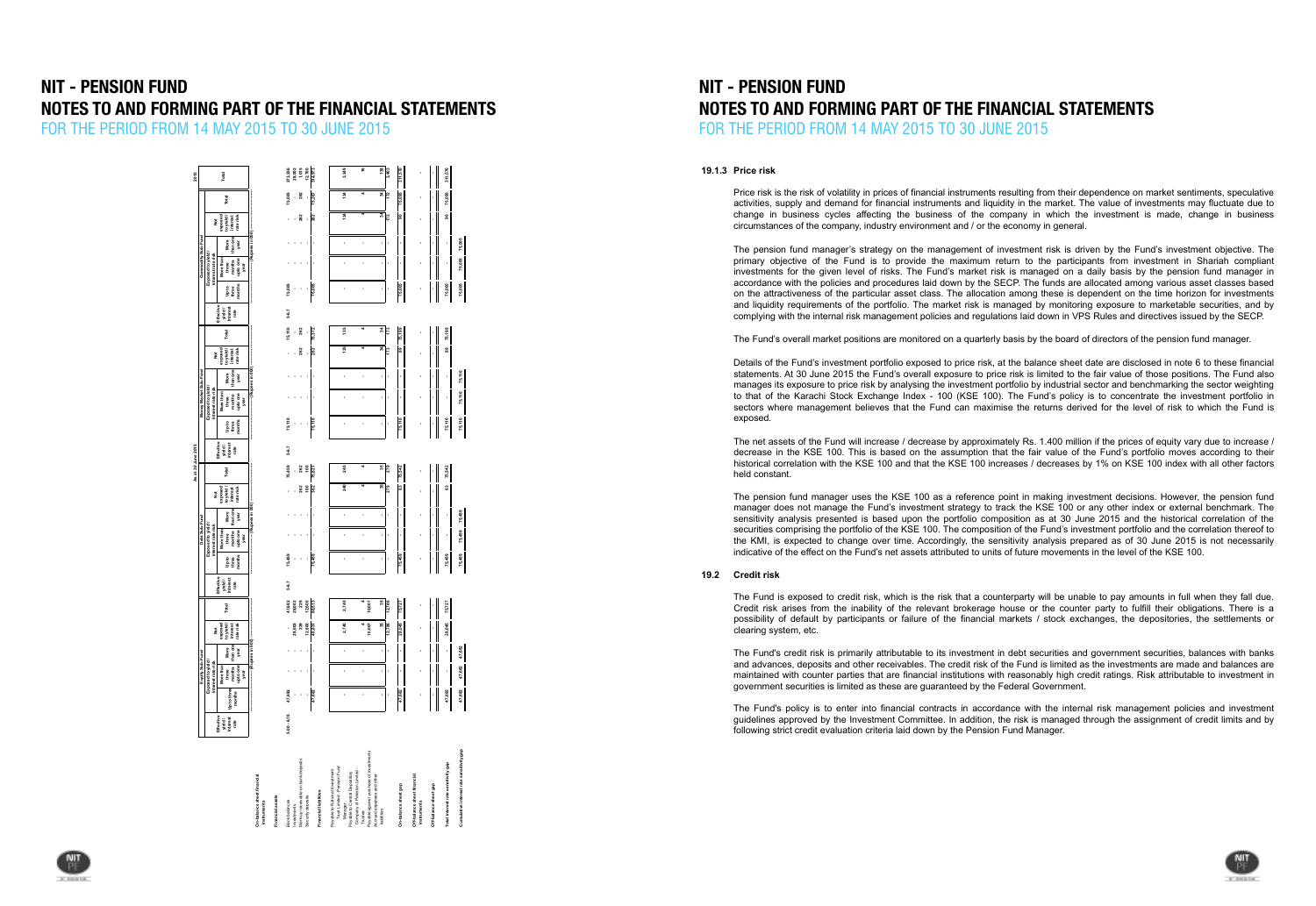### $P_{\rm CUMO}$  receives. The credit risk of the investments as the investments as the investments are made and balances are made as the investments are made and balances are made as the investments are made and balances are m maintained with counter parties that are financial institutions with reasonably high credit ratings. Risk attributable to investment in **NIT - PENSION FUND** government securities is limited as these are guaranteed by the Federal Government. **NOTES TO AND FORMING PART OF THE FINANCIAL STATEMENTS** THE PEDIOD EDOM 14 NAV 2015 TO 20 JUNE 2015

FOR THE PERIOD FROM 14 MAY 2015 TO 30 JUNE 2015

### The maximum exposure to credit risk is as follows:

The maximum exposure to credit risk before any credit enhancement is the carrying amount of the financial assets.

### **19.3 Concentration of credit risk**

|                                                           |                    |                  |                                    | As at 30 June 2015             |                                              |                  |                            |                                         |
|-----------------------------------------------------------|--------------------|------------------|------------------------------------|--------------------------------|----------------------------------------------|------------------|----------------------------|-----------------------------------------|
|                                                           | Equity<br>Sub-Fund | Debt<br>Sub-Fund | Money<br><b>Market</b><br>Sub-Fund | <b>Commodities</b><br>Sub-Fund | <b>Total</b>                                 | Rating<br>agency | <b>Published</b><br>rating | Percentage of<br>total<br>bank balances |
|                                                           |                    |                  |                                    |                                | (Rupees in '000) --------------------------- |                  |                            |                                         |
| Bank balances by rating category<br>Bank Al-Habib Limited | 47.682             | 75.459           | 75.110                             | 75.005                         | 273.256                                      | AA+              | <b>PACRA</b>               | 100                                     |
| Mark-up receivable on                                     |                    |                  |                                    |                                |                                              |                  |                            |                                         |
| bank deposits                                             | 229                | 262              | 261                                | 261                            | 1.013                                        |                  |                            |                                         |
| Security deposits                                         | 12.600             | 100              |                                    | ۰                              | 12,700                                       |                  |                            |                                         |

Concentration of credit risk exists when changes in economic or industry factors similarly affect groups of counterparties whose aggregate credit exposure is significant in relation to the Fund's total credit exposure. The Fund's portfolio of financial instruments is broadly diversified and transactions are entered into with diverse creditworthy counterparties thereby mitigating any significant concentrations of credit risk.

### **Liquidity risk**

Liquidity risk is the risk that the Fund may not be able to generate sufficient cash resources to settle its obligation in full as they fall due or can only do so on terms that are materially disadvantageous.

The Fund is exposed to cash redemptions of its units on a regular basis. Units are redeemable at the holder's option based on the Fund's net asset value per unit at the time of redemption calculated in accordance with the Fund's constitutive document and Fund's rest value per unit at the time of redemption calculated in accordance with the Fund's con guidelines laid down by Securities and Exchange Commission of Pakistan.

# **NIT - PENSION FUND NOTES TO AND FORMING PART OF THE FINANCIAL STATEMENTS** FOR THE PERIOD FROM 14 MAY 2015 TO 30 JUNE 2015

The table below analyses the Fund's financial liabilities into relevant maturity groupings based on the remaining period at the balance sheet date to the contractual maturity date. The amounts in the table **2015 Total than one More year Money Market Sub-Fund More than and upto months three months three Upto Total than one More year Equity Sub-Fund Debt Sub-Fund Money Market Sub-Fund More than and upto months three months Upto three Total As at 30 June 2015**  $\ddot{ }$ **More than one year More than three months and upto monthsUpto three**  꼯 **Total one year More than More than and upto months three**  Total **Jose**<br>odel pro are the contractual undiscounted cash flows. below table I<br>the cor ne<br>Te





**one year**

**------------------------------ (Rupees in 000) ------------------------------ ------------------------------ (Rupees in 000) ------------------------------**

**------------------------------ (Rupees in 000) ------------------------------**

**one year**

**one year**

**------------------------------ (Rupees in 000) ------------------------------**

 $\bar{z}$ 

 $\frac{3}{2}$ 

ះ

్లి

्रभू

ਉ

 $0011$ 

**one year**